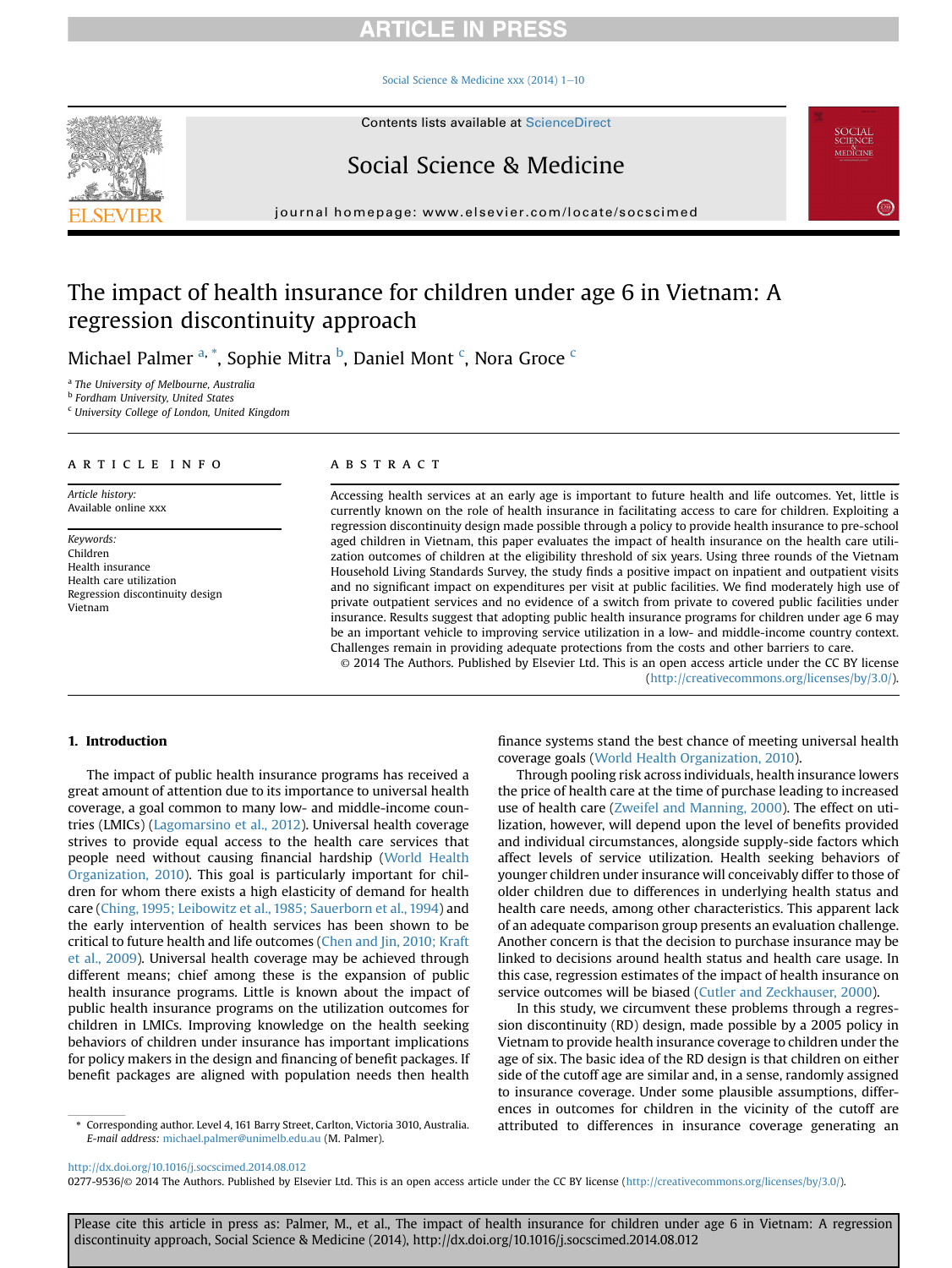<span id="page-1-0"></span>

unbiased estimate of treatment effects. RD design is generally regarded as having the greatest internal validity of the quasiexperimental estimators and requires relatively mild assumptions ([Angrist and Pischke, 2009; Imbens and Lemieux, 2008; Lee and](#page-8-0) [Lemieux, 2010\)](#page-8-0).

Using three cross-sections of the Vietnam Household Living Standard Survey (2006, 2008 and 2010), and exploiting a discontinuity in insurance coverage induced by a policy intervention with a fuzzy RD design, we evaluate the 2005 policy across a range of utilization outcomes at public facilities. We also examine possible substitution effects between public and uncovered private service utilization and the impact on health expenditures. This paper makes a novel contribution to the scant literature on the impact of public health insurance programs for young children in a LMIC context. The following section provides background on child health insurance in LMICs with particular attention to Asia and Vietnam, as well as review of child health insurance program impacts. This is followed by separate descriptions of the data and methodology used in this study before a presentation of the results. The paper concludes with a discussion of results and final remarks for policy.

### 2. Background

### 2.1. Public health insurance expansion in LMICs and in Asia

Public insurance schemes typically comprise a collection of cocontributory, contributory and non-contributory schemes targeted to distinct population groups such as formal sector employees and civil servants, informal sector employees and students, and social beneficiary groups [\(Giedion et al., 2013](#page-8-0)). In recent years, many LMICs have expanded public health insurance coverage as a means to improving access to formal health care services for their populations, and providing financial protection from the costs of health care, on the path towards universal health coverage [\(World](#page-9-0) [Health Organization, 2010\)](#page-9-0). For instance, through a series of reforms, China tripled health insurance enrollment across the population from 30% in 2003 to over 90% in 2012 [\(Xiong et al., 2013](#page-9-0)); Ghana increased coverage from 35% to 66% from 2007 to 2010 through voluntary contributory insurance reforms ([Odeyemi and](#page-9-0) [Nixon, 2013](#page-9-0)); and most notably, Thailand reached 100% coverage by 2005 through its "30 Baht" reforms of 2001 ([Gruber et al., 2014\)](#page-8-0).

#### 2.2. Child health insurance programs in LMICs and in Asia

Targeting specific population groups, such as children, the poor and persons with disabilities in social health protection programs is critical to health equity and has been highlighted as a priority area in the Post-2015 Development Agenda [\(Groce et al., 2011; Mitra,](#page-8-0) [2013; Odeyemi and Nixon, 2013; Petrera et al., 2013; Reinbold,](#page-8-0) [2011; United Nations, 2013\)](#page-8-0). Targeting specific groups may be motivated by other considerations. Several studies have demonstrated that the elasticity of demand for health care may be highest for children and the poor in LMIC settings, implying that user-fees will deter these groups from using formal health care the most unless financial risk protection measures are taken ([Asfaw et al.,](#page-8-0) [2004; Gertler et al., 1987; Sauerborn et al., 1994\)](#page-8-0). There also exists evidence, in the context of the United States and Burkina Faso, that medical demand for younger children may be more price sensitive than it is for older children ([Leibowitz et al., 1985;](#page-9-0) [Sauerborn et al., 1994\)](#page-9-0).

Some LMICs have expanded health insurance by targeting certain vulnerable populations like children. This is for example the case in Guatemala, Argentina and Paraguay with programs for children and mothers, and Egypt with a program for school age children ([World Bank, 2013; Yip and Berman, 2001](#page-9-0)). The arrival of child health insurance programs in Asia is a recent development. To our knowledge, only four countries have introduced child-targeted health insurance programs (India (state of Karnataka), the Philippines, Taiwan and Vietnam) and little is known on the impacts of these programs. The Indian state of Karnataka developed a state-funded health insurance scheme for school children in 2006 ([Government of Karnataka, 2014](#page-8-0)). The scheme automatically provides health cards to children enrolled in grades  $1-10$  offering regular health check-ups and free care for various ailments. Prior to 1995, Taiwan had developed various health schemes, which left uninsured mostly children under 14 and adults over 65. When Taiwan created the National Health Insurance in 1995, its social insurance program which consolidated the previously established programs, it started to target coverage of certain benefits to previously uninsured children (e.g. free annual check-ups and immunizations to children) [\(Cheng, 2003\)](#page-8-0). In the Philippines, as part of an expansion towards universal health insurance coverage, an insurance program was launched for school-aged children ([Quimbo](#page-9-0) [et al., 2011](#page-9-0)).

Vietnam's public health insurance journey can be traced back to 1986 when it introduced Doi Moi, a system of economic and political reforms that opened the socialist society to market forces ([Lieberman and Wagstaff, 2009\)](#page-9-0). In 1992, social health insurance was first introduced for civil servants and formal sector employees in a compulsory co-contributory scheme. The reforms also included a non-contributory scheme for 'policy beneficiaries' that included war heroes and other persons of merit in the socialist revolution. In 1994, a voluntary contributory insurance scheme was established initially for school aged children who by 2003 comprised over 99% of enrollees ([Ekman et al., 2008](#page-8-0)). This proportion has reduced over time due to the gradual take up by farmers and the self-employed (71% in 2010, calculation by authors). In 2003, persons living in poor households became eligible to non-contributory health insurance through the Health Care for the Poor Program (non-contributory health insurance has been available to the poor since 1999 but was expanded more formally in effect from 2003 and later in 2006). In 2005, all children under the age of six years were added to the list of non-contributory beneficiaries [\(Socialist Republic of Vietnam,](#page-9-0) [2004, 2005](#page-9-0)). By the year 2010, some 61% of the Vietnamese population was insured (calculation by authors).

Fig. 1 plots insurance coverage for children, aged  $0-10$  years, over the years 2004-2010. The dramatic uptake for children under the age of six after the 2005 intervention illustrates that the policy



Fig. 1. Insurance coverage  $2004-2010$ , aged  $0-10$  years. Source: Vietnam Household Living Standards Survey 2004, 2006, 2008, 2010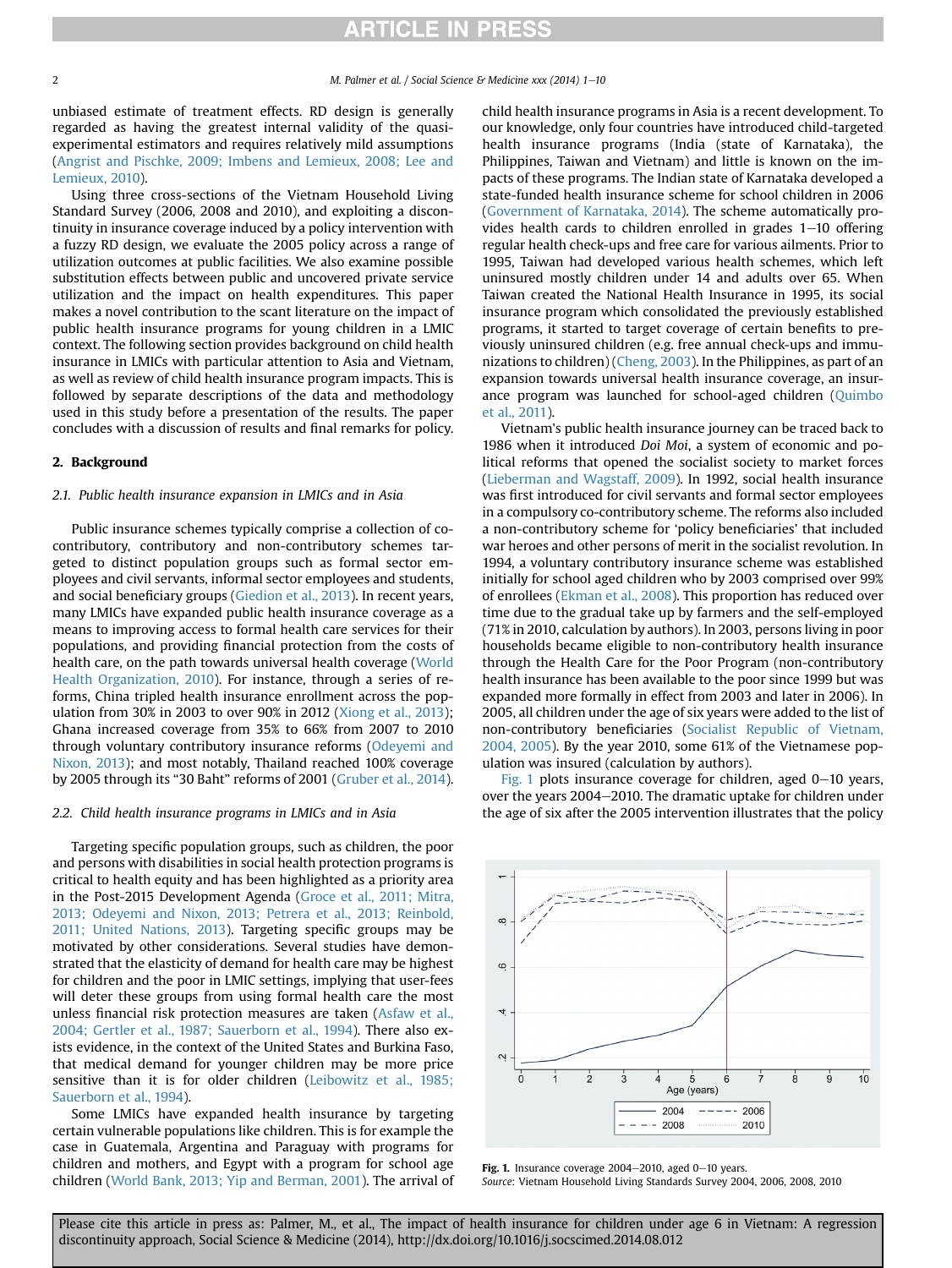was rolled out effectively. By the year 2006, 83% of the target group under six years of age was issued with a free health insurance card, compared to just 26% in 2004. Prior to the national law on the protection, care and education of children that came into effect in 2005 [\(Socialist Republic of Vietnam, 2004, 2005](#page-9-0)), and for children six years of age and above, children were eligible for the voluntary (school) health insurance scheme or the poor household scheme. The rise in coverage for school aged children is most clearly illustrated in 2004, and is predicted in Appendix Fig. 2.

### 2.3. Child health outcomes and care utilization in Asia

The expansion of health insurance coverage to children in some countries in Asia through targeted or other programs has come in a background of less than optimal health and health care utilization indicators. Many LMICs in Asia have reduced their under-5 mortality rates since the 1970s. As shown in Appendix Table 1, Vietnam seemed to be above par with most Asian nations at 32 deaths per 1000 live births in 2000. The rate is lower than in most Asian countries (38 in Cambodia, 37 in China, 87 in India, 52 in Indonesia, 120 in Laos, 40 in the Philippines) but higher than in Thailand (23). From 1995 to 2003, in Vietnam, 33% of children under 5 suffered from being moderate to severely underweight; 36% and 6% of children under 5 suffered from moderate to severe stunting and wasting, respectively. These anthropometric figures fall in between the values reported for other Asian nations. For instance, for moderate to severely underweight, Vietnam's share at 33% falls below Cambodia (45%) and Laos (40%), but above China (10%), Indonesia (26%), the Philippines (31%), and Thailand (19%).

The picture on health care utilization for children under 5 prior to the 2005 reform is somewhat mixed. Using figures compiled in Appendix Table 1, Vietnam had immunization rates between 96% and 99% in 2004, and had reached immunization levels of highincome countries. During the 1998-2004 period, Vietnamese children under 5 with acute respiratory infections sought treatment from health care providers 71% of the time. Likewise, 71% of children under 5 suspected of having pneumonia were taken to a health care provider for treatment. These levels exceed those of nearby countries, but also highlight the fact that there is limited access to health care for nearly one third (29%) of children. Further, from 1996 to 2004, 39% of Vietnamese children under 5 with diarrhea received ORT with feeding, compared to 59% in Cambodia, 22% in India, 61% in Indonesia, 37% in Laos, and 76% in the Philippines.

Overall, available data for the early 2000s suggests that there remained potential for further improvements in the health outcomes and health care utilization levels of children under age 6 in Vietnam. The numbers point to a need to increase health care utilization among the child population and justify a study of the impact of health insurance expansion on health care utilization for children under age 6.

# 2.4. Impacts of child health insurance programs in Asia

Few studies have assessed the impact of child health insurance on health, health care utilization and other life outcomes, and especially for children under age 6. Ensuring access to quality health services is particularly important to children and has been found to contribute to positive health and educational outcomes. In the Philippines, through a difference-in-difference design, [Kraft](#page-8-0) [et al. \(2009\)](#page-8-0) found that a health insurance intervention targeted at poor children resulted in a reduction in the likelihood of wasting and having an infection. It was also found that delaying care by more than two days contributed to wasting and was less likely among the insured. In rural China, insured households were found to have better outcomes in child school enrollment and young child mortality, although the latter effect was removed once controlled for selection bias in a difference-in-difference with matching design ([Chen and Jin, 2010\)](#page-8-0).

Interestingly, most studies on health care utilization impact originate from Vietnam. The exception was a study from Indonesia that evaluates the impact of the financial crisis years  $(1997-2000)$ on child health care utilization using a difference-in-difference with matching design ([Somanathan, 2008](#page-9-0)). The study found that utilization of public outpatient care declined for all children during the crisis years but by less for insured children with greatest protective effect for children aged  $0-5$  years.

With respect to Vietnam, [Nguyen and Wang \(2013\)](#page-9-0) assessed the impact of the 2005 child health insurance reform in Vietnam using a difference-in-difference design and two waves of the Vietnam Household Living Standards Survey (VHLSS), 2004 and 2006. The authors compared utilization outcomes for children aged  $6-7$  to the treatment group of children younger than six years (divided into  $0-3$  years and  $4-5$  years). They found a positive impact of the policy on public inpatient and outpatient district hospital visits and a reduction in total health expenditures and the likelihood of catastrophic health expenditures among policy beneficiaries in the  $4-5$  years age range.

All other studies in Vietnam relate to older children and results are mixed. Using two waves of VHLSS panel data (2006 and 2008) and a fixed effects specification, [Nguyen \(2011\)](#page-9-0) evaluated outpatient service utilization of children aged  $6-14$  years and found no impact of insurance on the number of visits and a negative impact on expenditures per visit. Other studies examined the voluntary insurance scheme more broadly which, as noted, consists largely of school age children. Using self-collected data from three provinces and an endogenous dummy variable model, [Jowett et al. \(2003\)](#page-8-0) found that insurance significantly reduces average expenditures. By contrast, using VHLSS 2004-2006 data and a difference-indifference with matching specification, [Nguyen \(2012\)](#page-9-0) found no impact of voluntary insurance on out-of-pocket expenditures per visit, although he did find a significant increase in the number of outpatient and inpatient visits.

This paper provides an alternate estimation to the recently published study by [Nguyen and Wang \(2013\)](#page-9-0). Whilst the adopted methodology of this earlier study sweeps out differences between the two groups that are fixed over time, as the authors note, there remains the problem of time-variant unobservable differences. Furthermore, results are limited to non-poor children only when there exists evidence that medical care demand may differ between poor and richer children [\(Ching, 1995\)](#page-8-0). The authors use a pseudo panel specification resulting in small sample sizes which may affect the precision of their estimates, particularly those relating to inpatient admissions where the numbers of visits is low. To circumvent these various issues in estimation we apply an alternate fuzzy RD design to a large unrestricted sample of children. The caveat of our approach is that treatment effects are a weighted average at the discontinuity threshold.

Unlike the majority of papers, we disaggregate public and private visits to examine substitution effects. In Vietnam, like in many LMICs, insurance is often effective only at public facilities which consist of hospitals (district, provincial, central) and commune clinics. Private facilities can register with the national insurance agency. However, the proportion of registered private facilities is presently low: up to 2010, only 200 private health care facilities had registered with the national insurance agency versus 7600 public facilities ([Nguyen, 2012](#page-9-0)). Prior to the child health insurance reform, the private sector was a strong service provider for young children ([Nguyen et al., 2002](#page-9-0)). The afore-mentioned evaluation of the reform finds a positive, yet statistically insignificant, effect on private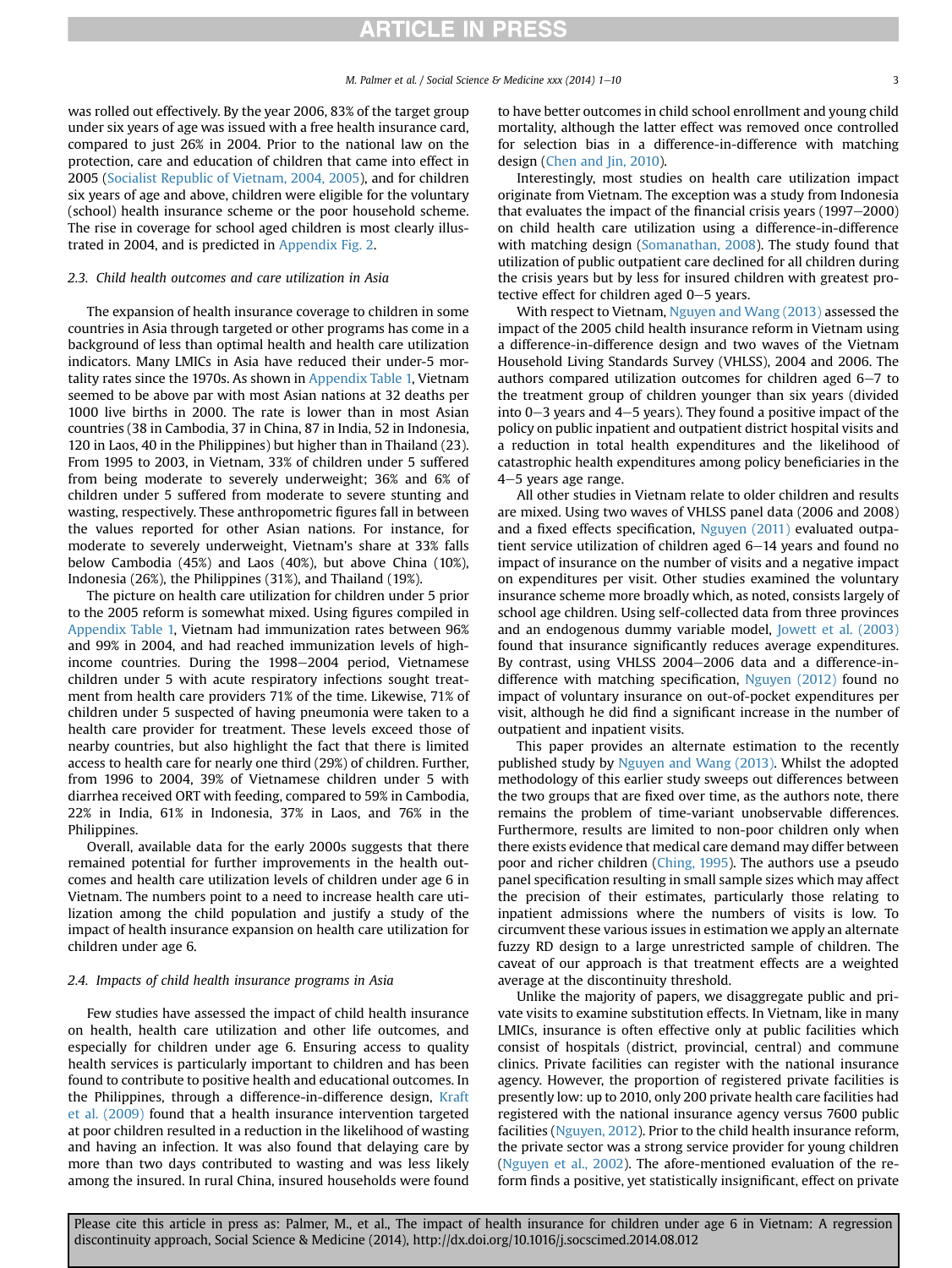# **ARTICLE IN PRESS**

 $M.$  Palmer et al. / Social Science & Medicine xxx (2014) 1-10

# <span id="page-3-0"></span>Table 1

Description of outcome variables.

|                                                          | $0 - 5$ years  | $6 - 10$ years | Difference           |
|----------------------------------------------------------|----------------|----------------|----------------------|
|                                                          | Mean $(S.E)$   | Mean $(S.E)$   | Mean $(S.E)$         |
| Inpatient (public)                                       |                |                |                      |
| Had a visit                                              | 0.082(0.003)   | 0.044(0.002)   | $0.038***$ (0.004)   |
| Number of visits                                         | 1.363 (0.034)  | 1.270 (0.037)  | $0.093*$ (0.054)     |
| Expenditures per visit 472.667 (39.879) 611.332 (69.076) |                |                | $-138.665*$ (74.584) |
| Outpatient (public)                                      |                |                |                      |
| Had a visit                                              | 0.370(0.005)   | 0.228(0.004)   | $0.142***(0.007)$    |
| Number of visits                                         | 2.843 (0.052)  | 2.413 (0.053)  | $0.430***$ (0.008)   |
| Expenditures per visit                                   | 47.676 (2.032) | 52.419 (2.592) | $-4.743(3.303)$      |
| Outpatient (private)                                     |                |                |                      |
| Had a visit                                              | 0.178(0.004)   | 0.134(0.004)   | $0.044***$ (0.005)   |
| Number of visits                                         | 3.928 (0.098)  | 3.012 (0.099)  | $0.916***$ (0.143)   |
| Expenditures per visit                                   | 58.995 (2.313) | 56.425 (2.690) | 2.57(3.543)          |

\*\*\*p < 0.01, \*\*p < 0.05, \*p < 0.1. Standard errors in parenthesis. Expenditures are in Vietnamese dong and adjusted to 2006 prices using CPI. Number of visits and expenditures per visit estimates are for children with at least one visit.

Source: authors' calculation based on Vietnam Household Living Standards Survey 2006, 2008, 2010

outpatient service use ([Nguyen and Wang, 2013\)](#page-9-0). Similarly, no significant impact of insurance was found on the use of private sector services among children in Indonesia ([Somanathan, 2008\)](#page-9-0). These studies suggest that insurance is not associated with any substitution from private to public health care among child populations as is commonly reported in the adult population [\(Axelson](#page-8-0) [et al., 2009; Pradhan et al., 2003\)](#page-8-0).

#### Table 2

Description of independent variables.

|                                     | $0 - 5$ years  | $6-10$ years                              | Difference             |
|-------------------------------------|----------------|-------------------------------------------|------------------------|
|                                     | Mean $(S.E)$   | Mean (S.E)                                | Mean $(S.E)$           |
| Insured                             | 0.896(0.003)   | 0.818(0.004)                              | $0.078***$ (0.005)     |
| Age (months)                        |                | 36.147 (0.210) 102.724 (0.186) -66.577*** | (0.282)                |
| Male                                | 0.519(0.005)   | 0.514(0.005)                              | (0.007)<br>0.005       |
| Kinh ethnicity                      | 0.751(0.004)   | 0.752(0.005)                              | (0.006)<br>$-0.001$    |
| Urban                               | 0.236(0.004)   | 0.212(0.004)                              | $0.024***$<br>(0.006)  |
| Household size                      | 5.296 (0.019)  | 5.069 (0.018)                             | $0.227***$ (0.026)     |
| Poor household                      | 0.172(0.004)   | 0.196(0.004)                              | $-0.024***$ (0.006)    |
| Age of household head               | 44.288 (0.150) | 42.535 (0.133)                            | $1.753***(0.201)$      |
| Male household head                 | 0.801(0.004)   | 0.825(0.004)                              | $-0.025***$ (0.006)    |
| Married household                   | 0.865(0.003)   | 0.892(0.003)                              | $-0.027***$ (0.005)    |
| head                                |                |                                           |                        |
| Education of household head         |                |                                           |                        |
| None                                | 0.104(0.003)   | 0.099(0.003)                              | (0.004)<br>0.006       |
| Less than primary                   | 0.202(0.004)   | 0.199(0.004)                              | (0.006)<br>0.003       |
| Primary                             | 0.269(0.005)   | 0.301(0.005)                              | (0.007)<br>$-0.033***$ |
| Lower secondary                     | 0.251(0.004)   | 0.256(0.005)                              | (0.006)<br>$-0.004$    |
| Upper secondary                     | 0.125(0.003)   | 0.109(0.003)                              | $0.016***$<br>(0.005)  |
| Above secondary                     | 0.048(0.002)   | 0.036(0.002)                              | $0.013***$ (0.003)     |
| Employment sector of household head |                |                                           |                        |
| Not employed                        | 0.126(0.003)   | 0.085(0.003)                              | $0.041***$ (0.005)     |
| Informal employment                 | 0.656(0.005)   | 0.684(0.005)                              | $-0.028***$ (0.007)    |
| Formal employment                   | 0.059(0.002)   | 0.050(0.002)                              | $0.009***$ (0.003)     |
| Government                          | 0.160(0.004)   | 0.181(0.004)                              | $-0.022***$ (0.006)    |
| Region                              |                |                                           |                        |
| Red River Delta                     | 0.171(0.004)   | 0.159(0.004)                              | (0.005)<br>$0.012**$   |
| Northeast                           | 0.146(0.004)   | 0.148(0.004)                              | $-0.002$<br>(0.005)    |
| <b>Northwest</b>                    | 0.086(0.003)   | 0.066(0.003)                              | $0.020***$<br>(0.004)  |
| North Central Coast                 | 0.098(0.003)   | 0.112(0.003)                              | $0.014**$<br>(0.004)   |
| South Central Coast                 | 0.084(0.003)   | 0.093(0.003)                              | (0.004)<br>$-0.010**$  |
| Central Highlands                   | 0.095(0.003)   | 0.108(0.003)                              | $-0.013***$<br>(0.004) |
| Southeast                           | 0.121(0.003)   | 0.126(0.004)                              | (0.005)<br>$-0.005$    |
| Mekong Delta                        | 0.199(0.004)   | 0.187(0.004)                              | $0.012***$<br>(0.006)  |
| Remote commune                      | 0.256(0.005)   | 0.259(0.005)                              | (0.007)<br>$-0.003$    |
| Observations                        | 9588           | 8929                                      |                        |

\*\*\*p < 0.01, \*\*p < 0.05,  $p$  < 0.1. Standard errors in parenthesis.

Source: authors' calculation based on Vietnam Household Living Standards Survey 2006, 2008, 2010

#### 3. Description of the data

Data for this study is drawn from three cross-sections of the VHLSS: 2006, 2008, and 2010. We limit the sample to children aged  $0-10$  years, yielding sample sizes of 6,042, 5,870, and 6605 for the respective three years ( $N = 18,517$ ). The survey contains a rotating panel component with fifty percent of 2006 clusters retained for the 2008 round. Developed since 1992-93 from the World Bank living standards measurement survey (LSMS), the VHLSS collects a vast array of socio-economic and health information at the individual, household and commune level (e.g. [General Statistics Of](#page-8-0)fice [of Vietnam, 2010](#page-8-0)).

We draw heavily on the health care module which collects information on individual inpatient and outpatient visits and expenditures in the last twelve months prior to survey. Table 1 presents descriptive statistics of the outcome variables for children under age six, and aged six to ten years. Children less than six years of age were more likely to contact public health services and recorded a higher number of average visits when accessing services compared to older children. They were roughly twice as likely to record a public inpatient and outpatient visit. Approximately half the proportion of younger children with a public outpatient visit recorded a private outpatient facility visit, at a level slightly higher than older children. Expenditures per visit were one quarter lower at public inpatient facilities and similar at outpatient facilities among young children recording at least one visit compared to older children.

We draw upon other survey modules to control for a range of individual, household head, and commune level variables. Descriptive statistics of the variables are presented in Table 2 for the two age groups. Approximately 90% of younger children were insured compared to 82% of older children. With the exception of age, the distribution of the remaining variables was similar across the samples. Both age groups were evenly divided between male and female, and approximately one-quarter belonged to an ethnicity other than Kinh and lived in urban areas. Household size was around five and approximately one fifth of the households were classified as poor by local commune authorities. The vast majority of household heads were married males with a lower secondary school education or less and self-employed. One quarter of children surveyed were classified as living in remote communes.

#### 4. Methodology

We adopt a RD design where assignment to treatment is determined (at least partly) by a cutoff of another 'forcing' variable ([Angrist and Pischke, 2009; Imbens and Lemieux, 2008; Jacob et al.,](#page-8-0) [2012; Lee and Lemieux, 2010\)](#page-8-0). First introduced in 1960, RD design has recently taken a prominent place in the evaluation literature. Applications abound and include, for example, the use of test score, poverty index, and geographical boundary cutoffs to determine the effects of an intervention on outcomes ([Lee and Lemieux, 2010\)](#page-8-0). The design exploits the discontinuity in the forcing variable around the cutoff as a source of exogenous variation to identify a causal impact of the treatment at the threshold. A discontinuous jump in the outcome variable in the vicinity of the cutoff is attributed to the change in the level of treatment.

We apply a fuzzy RD (FRD) design where the probability of treatment increases by less than one at the cutoff. In our case, some children below the age of six are not formally enrolled in insurance and some children equal to or above the age of six are. For the analysis, we code all children under six as insured since under the implementation of the law, uninsured children under the age of six are entitled to fee exemptions at covered facilities upon the presentation of identification information ([Socialist Republic of](#page-9-0)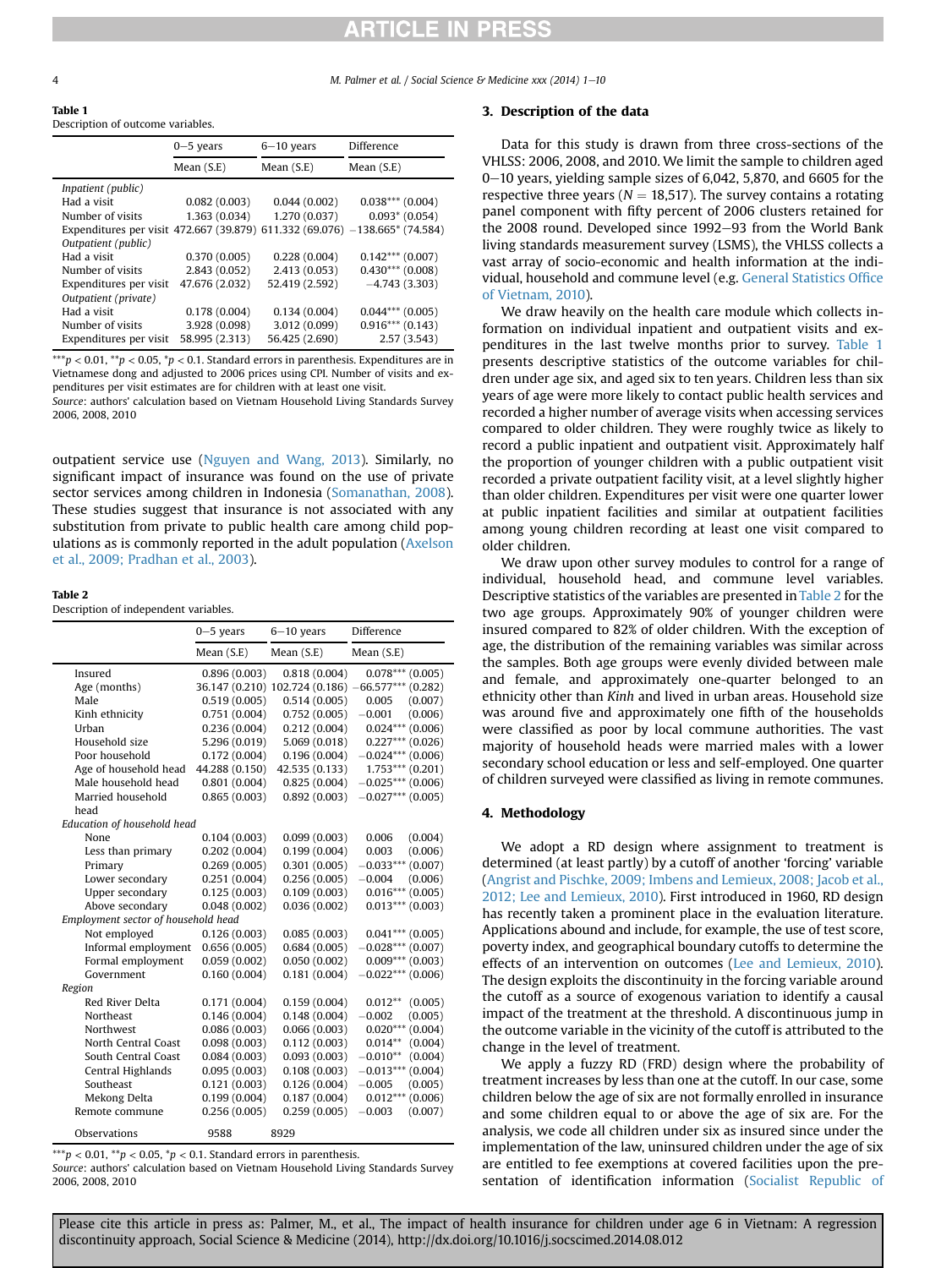<span id="page-4-0"></span>[Vietnam, 2005, 2008](#page-9-0)). Since the probability of treatment jumps by less than one at the threshold, the corresponding jump in outcomes can no longer be interpreted as the average treatment effect under the FRD design. Instead, it is recovered as the ratio of jumps in the estimated outcome and probability of treatment at the limit towards the cut-off point from both directions [\(Lee and Lemieux,](#page-8-0) [2010\)](#page-8-0):

$$
\tau = \frac{\lim_{c \to 6^{-}} E[Y|A = c] - \lim_{c \to 6^{+}} E[Y|A = c]}{\lim_{c \to 6^{-}} P[D = 1|A = c] - \lim_{c \to 6^{+}} P[D = 1|A = c]}
$$

Estimation of the FRD can be performed with parametric or nonparametric approaches. We elect a parametric approach over a larger range of data primarily due to the low number of inpatient observations, but we use a non-parametric approach in sensitivity analyses in Section [5.1.](#page-5-0) Drawing strength upon observations further away from the cutoff, parametric approaches provide a more precise estimate of the treatment effect. Potential for incorrect estimation of the functional form increases with distance from the cutoff, leading to a bias in the treatment effect. Alternatively, a narrow interval near the cutoff associated with non-parametric estimations will reduce sample size and the precision of estimates (standard errors), especially when the population under study is limited to start with, as in this study of small children. Unless the underlying function is exactly linear there will also be bias associated with nonparametric procedures. Without knowing the true functional form, it is impossible to know which bias is the lesser. For further discussion on the merits of alternate estimators refer [Lee and Lemieux \(2010\).](#page-8-0)

Following [Hahn et al. \(2001\)](#page-8-0) who first drew the link between instrumental variables (IV) and fuzzy RD, average treatment effects under a parametric design are estimated by two-stage-leastsquares with an indicator variable for the treatment group as the excluded instrument:

$$
D_i = \gamma + \beta_1 T_i + \beta_2 (A_i - c) + \beta_3 (A_i - c) \cdot T_i + \beta_k \sum_k X_{ki} + \varepsilon_i \qquad (1)
$$

$$
Y_i = \alpha + \beta_4 D_i + \beta_5 (A_i - c) + \beta_6 (A_i - c) \cdot T_i + \beta'_k \sum_k X_{ki} + \varepsilon'_i \tag{2}
$$

where D is a binary indicator of insurance status for individual i, Y is the outcome variable, T is a binary indicator of the treatment group (age  $<$  6 years), A denotes age (in months), c is the cutoff (72 months), X is a vector of independent variables,  $\varepsilon$  and  $\varepsilon'$  are random error terms. The coefficient,  $\beta_4$ , is identified as the local average treatment effect (LATE) of children who receive insurance (but would not otherwise receive it) at the age cutoff, in the limit. It is analogous to the general discontinuity gap ratio estimand  $(\tau)$  in the exactly identified case and may be viewed as a weighted LATE with weights reflecting the ex-ante likelihood that the individual is near the cutoff [\(Lee and Lemieux, 2010\)](#page-8-0). We use for Y three variables: a dummy variable indicating that the person had a visit, the number of visits, and the expenditures per visit.

In equations  $(1)$  and  $(2)$ , with the third term of the right hand side, age is centered at the cutoff point to enable any shift at the cutoff point to be interpreted as a shift in the intercept, and is interacted with the treatment group dummy to allow for differences in slopes on either side of the cutoff. This is recommended in the case of nonlinear relationship between the outcome and rating variable or data far away from cutoff ([Jacob et al., 2012\)](#page-8-0).

The first stage equation in these models is estimated using ordinary least squares (OLS) regression. For the second stage, to the extent that levels of health care utilization, or the effects of insurance, differ with the age of children linear estimation of the treatment effect will be biased. Descriptive plots of outcomes against age suggest that the true functional form may be nonlinear. To limit bias associated with incorrect specification of the functional form, for the second stage, we apply nonlinear models appropriate to each of the outcome variable: Probit for the dummy variable indicating that the person had a visit, Poisson for the number of visits and Tobit for expenditures per visit. As recommended for parametric estimation of RD [\(Lee and Lemieux, 2010\)](#page-8-0), we tested the functional form with the inclusion of polynomials on the forcing variable and determined a low-order polynomial with interaction with the treatment group indicator as the best approximation, as specified in equation (2).

Covariates were included in the models to reduce sampling variability and improve precision of the treatment effect estimates, as well as to address bias associated with observations that were not close to the cutoff [\(Imbens and Lemieux, 2008](#page-8-0)). [Nguyen and](#page-9-0) [Knowles \(2010\)](#page-9-0) analyze the demand for insurance by school aged and adolescent children  $(6-20$  years) in Vietnam and found a strong socio-economic gradient at both the household and commune level. We thus include a collection of individual, household-head and geographical variables suspected as jointly correlated with the demand for insurance and health care (refer [Table 2\)](#page-3-0). Standard errors are estimated as robust 2SLS standard errors, as suggested by [Imbens and Lemieux \(2008\)](#page-8-0), and all calculations were performed using Stata (Version 13).

| ble 3 |  |  |  |  |  |  |
|-------|--|--|--|--|--|--|
|-------|--|--|--|--|--|--|

Table 3

Probability model for being insured, aged  $0-10$  years.

|                                                                        | Coef. $(S.E)$         |
|------------------------------------------------------------------------|-----------------------|
| Treatment age (<72 months)                                             | $0.202***(0.009)$     |
| Age (months) $a$                                                       | $-0.001***$ (0.000)   |
| Age <sup>a</sup> $\times$ treatment age                                | $0.001***$ (0.000)    |
| Male                                                                   | (0.004)<br>$-0.003$   |
| Kinh ethnicity                                                         | $-0.021***$ (0.007)   |
| Urban                                                                  | $0.031***$ (0.005)    |
| Household size                                                         | (0.001)<br>0.001      |
| Poor household                                                         | $0.079***$ (0.005)    |
| Age of household head                                                  | $0.001***(0.000)$     |
| Male household head                                                    | (0.007)<br>$-0.004$   |
| Married household head                                                 | $0.014*$<br>(0.008)   |
| Education of household head (reference category: none)                 |                       |
| Less than primary                                                      | $-0.011$<br>(0.007)   |
| Primary                                                                | (0.007)<br>$0.012*$   |
| Lower secondary                                                        | (0.008)<br>$0.015*$   |
| Upper secondary                                                        | $0.023**$<br>(0.009)  |
| Above secondary                                                        | (0.011)<br>$0.038***$ |
| Employment sector of household head (reference category: not employed) |                       |
| Informal employment                                                    | $-0.010$<br>(0.007)   |
| Formal employment                                                      | $0.023**$<br>(0.010)  |
| Government                                                             | $-0.012$<br>(0.009)   |
| Region (reference category: Red River Delta)                           |                       |
| Northeast                                                              | $-0.004$<br>(0.007)   |
| Northwest                                                              | 0.003<br>(0.009)      |
| North Central Coast                                                    | $-0.023***$ (0.008)   |
| South Central Coast                                                    | $0.019**$<br>(0.008)  |
| Central Highlands                                                      | $-0.024***$ (0.009)   |
| Southeast                                                              | $-0.025***$ (0.008)   |
| Mekong Delta                                                           | $-0.053***$ (0.007)   |
| Remote commune                                                         | $0.018***$ (0.005)    |
| Year (reference category: 2006)                                        |                       |
| 2008                                                                   | $0.024***(0.005)$     |
| 2010                                                                   | $0.024***$ (0.005)    |
| Constant                                                               | $0.747***$ (0.019)    |
| Observations                                                           | 18.517                |

 $^{***}p < 0.01,~^{**}p < 0.05,~^{*}p < 0.1.$  Ordinary least squares are used. Standard errors in parenthesis.

Centered at 72 months.

Source: authors' calculation based on Vietnam Household Living Standards Survey 2006, 2008, 2010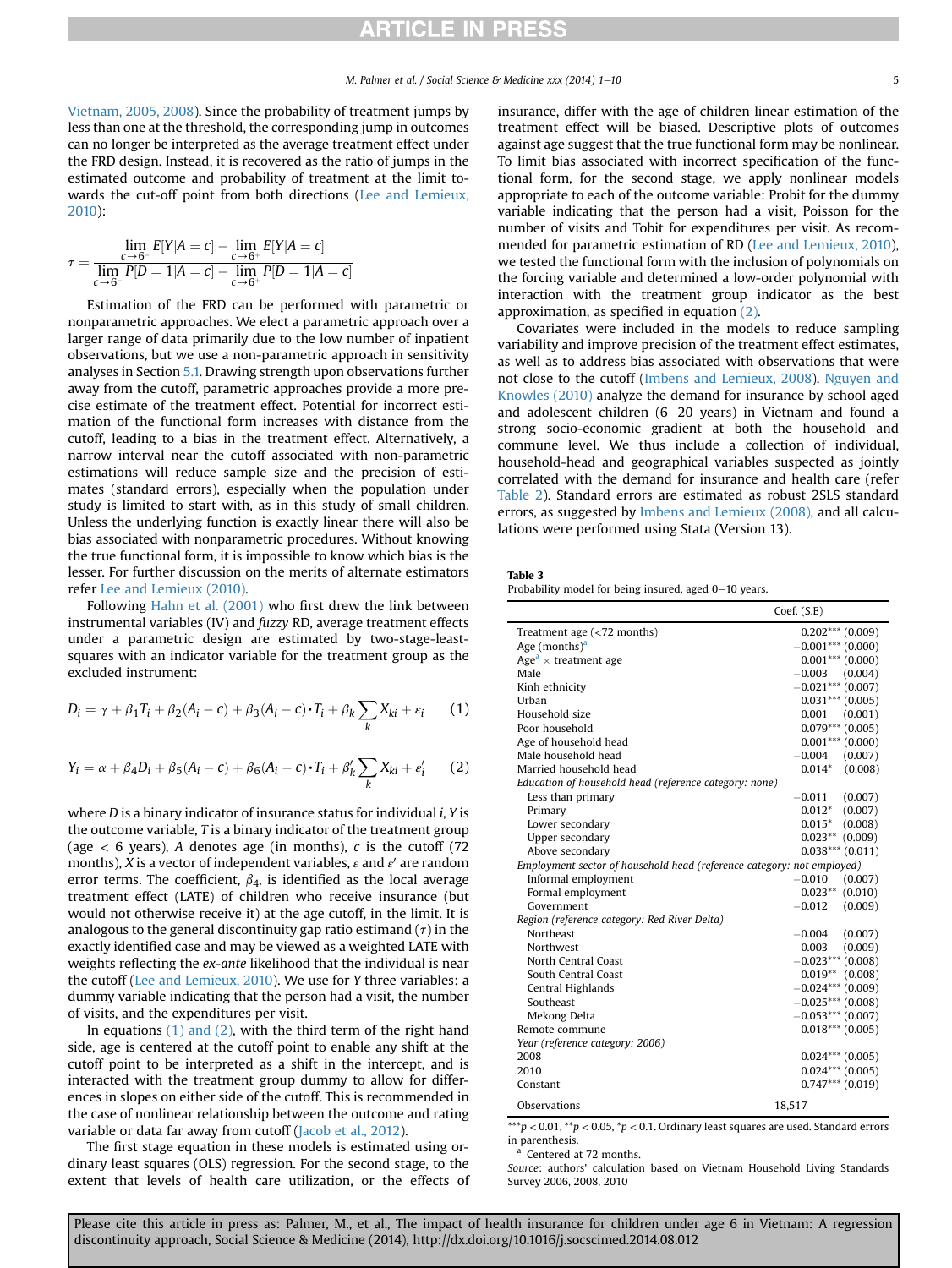<span id="page-5-0"></span>

# **RTICLE IN PRESS**

6 M. Palmer et al. / Social Science & Medicine xxx (2014) 1-10

#### Table 4

IV Regressions on public health care utilization outcomes, aged  $0-10$  years.

| Number of visits (2) Expenditures per visit (3) Had a visit (1)<br>Number of visits (2)<br>Had a visit $(1)$<br>Expenditures per visit (3)<br>$1.133**$ (0.480)<br>$0.217***$ (0.065)<br>$0.748***$ (0.285)<br><b>Insurance</b> <sup>a</sup><br>$0.068*(0.040)$<br>28.421 (85.620)<br>4.325 (8.172)<br>$0.006***$ (0.001)<br>Age (months) $b$<br>$-0.000(0.000)$<br>$0.002***$ (0.000)<br>$0.155***(0.032)$<br>$-0.000(0.003)$<br>0.036(0.346)<br>Age <sup>b</sup> $\times$ treatment dummy<br>$0.001***$ (0.000)<br>$0.014***$ (0.004)<br>$1.621***$ (0.441)<br>0.000(0.000)<br>$0.004**$ (0.002)<br>$-0.068(0.043)$<br>$0.139***$ (0.037)<br>$0.013***(0.004)$<br>$0.256***(0.078)$<br>24.194*** (8.146)<br>$0.017**$ (0.007)<br>$2.636***$ (0.810)<br>Male<br>Kinh ethnicity<br>$-0.011$ <sup>*</sup> (0.006)<br>$-0.189(0.126)$<br>$-0.023**$ (0.011)<br>$-0.043(0.063)$<br>$-8.368(13.934)$<br>1.854 (1.372)<br>$-0.010*(0.005)$ $-0.280***$ (0.108)<br>$-0.019**$ (0.009)<br>$-0.103**$ (0.052)<br>Urban<br>$-15.396(11.953)$<br>0.403(1.154)<br>$-0.006***$ (0.001)<br>$-0.117***$ (0.014)<br>Household size<br>$-0.098***$ (0.025)<br>$-12.349***$ (2.961)<br>$-0.021***$ (0.002)<br>$-2.415***$ (0.281)<br>Poor household<br>$-0.000(0.006)$<br>$-0.117(0.109)$<br>2.903 (12.923)<br>0.014(0.011)<br>0.000(0.056)<br>0.020(1.276)<br>Age of household head<br>$-0.000(0.000)$<br>$-0.983**$ (0.419)<br>$-0.000(0.000)$<br>$-0.004(0.004)$<br>$-0.001(0.002)$<br>$-0.032(0.041)$<br>Male household head<br>$-0.324**$ (0.133)<br>$-0.019*(0.011)$<br>$-0.210***$ (0.066)<br>$-0.009(0.006)$<br>$-3.869(13.782)$<br>$-1.324(1.455)$<br>Married household head<br>$-0.003(0.008)$<br>$-0.009(0.014)$<br>$-0.033(0.182)$<br>$-20.366(17.479)$<br>0.009(0.086)<br>$-0.636(1.801)$<br>Education of household head (reference category: none)<br>$0.407**$ (0.160)<br>$0.029**$ (0.013)<br>Less than primary<br>0.080(0.078)<br>$6.058***$ (1.604)<br>0.006(0.007)<br>13.240 (15.351)<br>$0.421***(0.141)$<br>20.421 (15.114)<br>$0.035***(0.013)$<br>0.082(0.076)<br>$6.868***$ (1.598)<br>Primary<br>0.010(0.007)<br>Lower secondary<br>$0.039***$ (0.014)<br>$7.672***$ (1.741)<br>0.003(0.008)<br>$0.315*(0.161)$<br>6.795 (16.646)<br>$0.137*(0.082)$<br>Upper secondary<br>0.002(0.009)<br>$0.043***(0.017)$<br>$9.446***$ (2.070)<br>0.163(0.180)<br>22.894 (19.852)<br>0.113(0.093)<br>Above secondary<br>$-0.013(0.013)$<br>$16.039***$ (3.188)<br>$-0.206(0.259)$<br>$-13.484(29.269)$<br>$0.040*(0.023)$<br>0.143(0.131)<br>Employment sector of household head (reference category: not employed)<br>Informal employment<br>0.016(0.013)<br>0.006(0.008)<br>0.049(0.161)<br>$-1.546(18.009)$<br>$-0.033(0.073)$<br>$-1.324(1.633)$<br>Formal employment<br>$0.020*(0.012)$<br>$0.675***(0.231)$<br>19.218 (26.736)<br>0.023(0.021)<br>0.019(0.112)<br>$-0.768(2.801)$<br>Government<br>0.003(0.009)<br>$-14,508(20.969)$<br>$0.035**$ (0.015)<br>0.125(0.088)<br>0.145(0.190)<br>1.189 (1.881) |  |
|--------------------------------------------------------------------------------------------------------------------------------------------------------------------------------------------------------------------------------------------------------------------------------------------------------------------------------------------------------------------------------------------------------------------------------------------------------------------------------------------------------------------------------------------------------------------------------------------------------------------------------------------------------------------------------------------------------------------------------------------------------------------------------------------------------------------------------------------------------------------------------------------------------------------------------------------------------------------------------------------------------------------------------------------------------------------------------------------------------------------------------------------------------------------------------------------------------------------------------------------------------------------------------------------------------------------------------------------------------------------------------------------------------------------------------------------------------------------------------------------------------------------------------------------------------------------------------------------------------------------------------------------------------------------------------------------------------------------------------------------------------------------------------------------------------------------------------------------------------------------------------------------------------------------------------------------------------------------------------------------------------------------------------------------------------------------------------------------------------------------------------------------------------------------------------------------------------------------------------------------------------------------------------------------------------------------------------------------------------------------------------------------------------------------------------------------------------------------------------------------------------------------------------------------------------------------------------------------------------------------------------------------------------------------------------------------------------------------------------------------------------------------------------------------------------------------------------------------------------------------------------------------------------------------------------------------------------------------------------------------------------------|--|
|                                                                                                                                                                                                                                                                                                                                                                                                                                                                                                                                                                                                                                                                                                                                                                                                                                                                                                                                                                                                                                                                                                                                                                                                                                                                                                                                                                                                                                                                                                                                                                                                                                                                                                                                                                                                                                                                                                                                                                                                                                                                                                                                                                                                                                                                                                                                                                                                                                                                                                                                                                                                                                                                                                                                                                                                                                                                                                                                                                                                              |  |
|                                                                                                                                                                                                                                                                                                                                                                                                                                                                                                                                                                                                                                                                                                                                                                                                                                                                                                                                                                                                                                                                                                                                                                                                                                                                                                                                                                                                                                                                                                                                                                                                                                                                                                                                                                                                                                                                                                                                                                                                                                                                                                                                                                                                                                                                                                                                                                                                                                                                                                                                                                                                                                                                                                                                                                                                                                                                                                                                                                                                              |  |
|                                                                                                                                                                                                                                                                                                                                                                                                                                                                                                                                                                                                                                                                                                                                                                                                                                                                                                                                                                                                                                                                                                                                                                                                                                                                                                                                                                                                                                                                                                                                                                                                                                                                                                                                                                                                                                                                                                                                                                                                                                                                                                                                                                                                                                                                                                                                                                                                                                                                                                                                                                                                                                                                                                                                                                                                                                                                                                                                                                                                              |  |
|                                                                                                                                                                                                                                                                                                                                                                                                                                                                                                                                                                                                                                                                                                                                                                                                                                                                                                                                                                                                                                                                                                                                                                                                                                                                                                                                                                                                                                                                                                                                                                                                                                                                                                                                                                                                                                                                                                                                                                                                                                                                                                                                                                                                                                                                                                                                                                                                                                                                                                                                                                                                                                                                                                                                                                                                                                                                                                                                                                                                              |  |
|                                                                                                                                                                                                                                                                                                                                                                                                                                                                                                                                                                                                                                                                                                                                                                                                                                                                                                                                                                                                                                                                                                                                                                                                                                                                                                                                                                                                                                                                                                                                                                                                                                                                                                                                                                                                                                                                                                                                                                                                                                                                                                                                                                                                                                                                                                                                                                                                                                                                                                                                                                                                                                                                                                                                                                                                                                                                                                                                                                                                              |  |
|                                                                                                                                                                                                                                                                                                                                                                                                                                                                                                                                                                                                                                                                                                                                                                                                                                                                                                                                                                                                                                                                                                                                                                                                                                                                                                                                                                                                                                                                                                                                                                                                                                                                                                                                                                                                                                                                                                                                                                                                                                                                                                                                                                                                                                                                                                                                                                                                                                                                                                                                                                                                                                                                                                                                                                                                                                                                                                                                                                                                              |  |
|                                                                                                                                                                                                                                                                                                                                                                                                                                                                                                                                                                                                                                                                                                                                                                                                                                                                                                                                                                                                                                                                                                                                                                                                                                                                                                                                                                                                                                                                                                                                                                                                                                                                                                                                                                                                                                                                                                                                                                                                                                                                                                                                                                                                                                                                                                                                                                                                                                                                                                                                                                                                                                                                                                                                                                                                                                                                                                                                                                                                              |  |
|                                                                                                                                                                                                                                                                                                                                                                                                                                                                                                                                                                                                                                                                                                                                                                                                                                                                                                                                                                                                                                                                                                                                                                                                                                                                                                                                                                                                                                                                                                                                                                                                                                                                                                                                                                                                                                                                                                                                                                                                                                                                                                                                                                                                                                                                                                                                                                                                                                                                                                                                                                                                                                                                                                                                                                                                                                                                                                                                                                                                              |  |
|                                                                                                                                                                                                                                                                                                                                                                                                                                                                                                                                                                                                                                                                                                                                                                                                                                                                                                                                                                                                                                                                                                                                                                                                                                                                                                                                                                                                                                                                                                                                                                                                                                                                                                                                                                                                                                                                                                                                                                                                                                                                                                                                                                                                                                                                                                                                                                                                                                                                                                                                                                                                                                                                                                                                                                                                                                                                                                                                                                                                              |  |
|                                                                                                                                                                                                                                                                                                                                                                                                                                                                                                                                                                                                                                                                                                                                                                                                                                                                                                                                                                                                                                                                                                                                                                                                                                                                                                                                                                                                                                                                                                                                                                                                                                                                                                                                                                                                                                                                                                                                                                                                                                                                                                                                                                                                                                                                                                                                                                                                                                                                                                                                                                                                                                                                                                                                                                                                                                                                                                                                                                                                              |  |
|                                                                                                                                                                                                                                                                                                                                                                                                                                                                                                                                                                                                                                                                                                                                                                                                                                                                                                                                                                                                                                                                                                                                                                                                                                                                                                                                                                                                                                                                                                                                                                                                                                                                                                                                                                                                                                                                                                                                                                                                                                                                                                                                                                                                                                                                                                                                                                                                                                                                                                                                                                                                                                                                                                                                                                                                                                                                                                                                                                                                              |  |
|                                                                                                                                                                                                                                                                                                                                                                                                                                                                                                                                                                                                                                                                                                                                                                                                                                                                                                                                                                                                                                                                                                                                                                                                                                                                                                                                                                                                                                                                                                                                                                                                                                                                                                                                                                                                                                                                                                                                                                                                                                                                                                                                                                                                                                                                                                                                                                                                                                                                                                                                                                                                                                                                                                                                                                                                                                                                                                                                                                                                              |  |
|                                                                                                                                                                                                                                                                                                                                                                                                                                                                                                                                                                                                                                                                                                                                                                                                                                                                                                                                                                                                                                                                                                                                                                                                                                                                                                                                                                                                                                                                                                                                                                                                                                                                                                                                                                                                                                                                                                                                                                                                                                                                                                                                                                                                                                                                                                                                                                                                                                                                                                                                                                                                                                                                                                                                                                                                                                                                                                                                                                                                              |  |
|                                                                                                                                                                                                                                                                                                                                                                                                                                                                                                                                                                                                                                                                                                                                                                                                                                                                                                                                                                                                                                                                                                                                                                                                                                                                                                                                                                                                                                                                                                                                                                                                                                                                                                                                                                                                                                                                                                                                                                                                                                                                                                                                                                                                                                                                                                                                                                                                                                                                                                                                                                                                                                                                                                                                                                                                                                                                                                                                                                                                              |  |
|                                                                                                                                                                                                                                                                                                                                                                                                                                                                                                                                                                                                                                                                                                                                                                                                                                                                                                                                                                                                                                                                                                                                                                                                                                                                                                                                                                                                                                                                                                                                                                                                                                                                                                                                                                                                                                                                                                                                                                                                                                                                                                                                                                                                                                                                                                                                                                                                                                                                                                                                                                                                                                                                                                                                                                                                                                                                                                                                                                                                              |  |
|                                                                                                                                                                                                                                                                                                                                                                                                                                                                                                                                                                                                                                                                                                                                                                                                                                                                                                                                                                                                                                                                                                                                                                                                                                                                                                                                                                                                                                                                                                                                                                                                                                                                                                                                                                                                                                                                                                                                                                                                                                                                                                                                                                                                                                                                                                                                                                                                                                                                                                                                                                                                                                                                                                                                                                                                                                                                                                                                                                                                              |  |
|                                                                                                                                                                                                                                                                                                                                                                                                                                                                                                                                                                                                                                                                                                                                                                                                                                                                                                                                                                                                                                                                                                                                                                                                                                                                                                                                                                                                                                                                                                                                                                                                                                                                                                                                                                                                                                                                                                                                                                                                                                                                                                                                                                                                                                                                                                                                                                                                                                                                                                                                                                                                                                                                                                                                                                                                                                                                                                                                                                                                              |  |
|                                                                                                                                                                                                                                                                                                                                                                                                                                                                                                                                                                                                                                                                                                                                                                                                                                                                                                                                                                                                                                                                                                                                                                                                                                                                                                                                                                                                                                                                                                                                                                                                                                                                                                                                                                                                                                                                                                                                                                                                                                                                                                                                                                                                                                                                                                                                                                                                                                                                                                                                                                                                                                                                                                                                                                                                                                                                                                                                                                                                              |  |
|                                                                                                                                                                                                                                                                                                                                                                                                                                                                                                                                                                                                                                                                                                                                                                                                                                                                                                                                                                                                                                                                                                                                                                                                                                                                                                                                                                                                                                                                                                                                                                                                                                                                                                                                                                                                                                                                                                                                                                                                                                                                                                                                                                                                                                                                                                                                                                                                                                                                                                                                                                                                                                                                                                                                                                                                                                                                                                                                                                                                              |  |
|                                                                                                                                                                                                                                                                                                                                                                                                                                                                                                                                                                                                                                                                                                                                                                                                                                                                                                                                                                                                                                                                                                                                                                                                                                                                                                                                                                                                                                                                                                                                                                                                                                                                                                                                                                                                                                                                                                                                                                                                                                                                                                                                                                                                                                                                                                                                                                                                                                                                                                                                                                                                                                                                                                                                                                                                                                                                                                                                                                                                              |  |
|                                                                                                                                                                                                                                                                                                                                                                                                                                                                                                                                                                                                                                                                                                                                                                                                                                                                                                                                                                                                                                                                                                                                                                                                                                                                                                                                                                                                                                                                                                                                                                                                                                                                                                                                                                                                                                                                                                                                                                                                                                                                                                                                                                                                                                                                                                                                                                                                                                                                                                                                                                                                                                                                                                                                                                                                                                                                                                                                                                                                              |  |
|                                                                                                                                                                                                                                                                                                                                                                                                                                                                                                                                                                                                                                                                                                                                                                                                                                                                                                                                                                                                                                                                                                                                                                                                                                                                                                                                                                                                                                                                                                                                                                                                                                                                                                                                                                                                                                                                                                                                                                                                                                                                                                                                                                                                                                                                                                                                                                                                                                                                                                                                                                                                                                                                                                                                                                                                                                                                                                                                                                                                              |  |
| Region (reference category: Red River Delta)                                                                                                                                                                                                                                                                                                                                                                                                                                                                                                                                                                                                                                                                                                                                                                                                                                                                                                                                                                                                                                                                                                                                                                                                                                                                                                                                                                                                                                                                                                                                                                                                                                                                                                                                                                                                                                                                                                                                                                                                                                                                                                                                                                                                                                                                                                                                                                                                                                                                                                                                                                                                                                                                                                                                                                                                                                                                                                                                                                 |  |
| 0.005(0.007)<br>0.097(0.155)<br>Northeast<br>$-7.640(16.020)$<br>$-0.005(0.013)$<br>$-0.056(0.067)$<br>$-8.250***$ (1.666)                                                                                                                                                                                                                                                                                                                                                                                                                                                                                                                                                                                                                                                                                                                                                                                                                                                                                                                                                                                                                                                                                                                                                                                                                                                                                                                                                                                                                                                                                                                                                                                                                                                                                                                                                                                                                                                                                                                                                                                                                                                                                                                                                                                                                                                                                                                                                                                                                                                                                                                                                                                                                                                                                                                                                                                                                                                                                   |  |
| 0.003(0.009)<br>20.005 (21.246)<br>$-0.066***(0.017)$<br>$-0.244***$ (0.093)<br>$-8.411***$ (2.290)<br>Northwest<br>0.028(0.189)                                                                                                                                                                                                                                                                                                                                                                                                                                                                                                                                                                                                                                                                                                                                                                                                                                                                                                                                                                                                                                                                                                                                                                                                                                                                                                                                                                                                                                                                                                                                                                                                                                                                                                                                                                                                                                                                                                                                                                                                                                                                                                                                                                                                                                                                                                                                                                                                                                                                                                                                                                                                                                                                                                                                                                                                                                                                             |  |
| $-0.067***$ (0.014)<br>$-23.598(17.596)$<br>$-0.285***(0.079)$<br>$-12.744***$ (1.734)<br>North Central Coast<br>$-0.006(0.008)$<br>$-0.149(0.163)$                                                                                                                                                                                                                                                                                                                                                                                                                                                                                                                                                                                                                                                                                                                                                                                                                                                                                                                                                                                                                                                                                                                                                                                                                                                                                                                                                                                                                                                                                                                                                                                                                                                                                                                                                                                                                                                                                                                                                                                                                                                                                                                                                                                                                                                                                                                                                                                                                                                                                                                                                                                                                                                                                                                                                                                                                                                          |  |
| $0.222***(0.073)$<br>$-6.473***$ (1.692)<br>South Central Coast<br>0.003(0.008)<br>0.089(0.184)<br>$-17,794(16,382)$<br>0.016(0.014)                                                                                                                                                                                                                                                                                                                                                                                                                                                                                                                                                                                                                                                                                                                                                                                                                                                                                                                                                                                                                                                                                                                                                                                                                                                                                                                                                                                                                                                                                                                                                                                                                                                                                                                                                                                                                                                                                                                                                                                                                                                                                                                                                                                                                                                                                                                                                                                                                                                                                                                                                                                                                                                                                                                                                                                                                                                                         |  |
| $0.443***$ (0.080)<br>$-0.009(0.008)$<br>$-0.107(0.192)$<br>$0.066***(0.014)$<br>Central Highlands<br>$-21,124(18,024)$<br>$-0.312(1.768)$                                                                                                                                                                                                                                                                                                                                                                                                                                                                                                                                                                                                                                                                                                                                                                                                                                                                                                                                                                                                                                                                                                                                                                                                                                                                                                                                                                                                                                                                                                                                                                                                                                                                                                                                                                                                                                                                                                                                                                                                                                                                                                                                                                                                                                                                                                                                                                                                                                                                                                                                                                                                                                                                                                                                                                                                                                                                   |  |
| $0.052***(0.013)$<br>$0.471***$ (0.078)<br>Southeast<br>$-0.001(0.007)$<br>$-0.046(0.160)$<br>$5.184***$ (1.729)<br>$-19,708(16,076)$                                                                                                                                                                                                                                                                                                                                                                                                                                                                                                                                                                                                                                                                                                                                                                                                                                                                                                                                                                                                                                                                                                                                                                                                                                                                                                                                                                                                                                                                                                                                                                                                                                                                                                                                                                                                                                                                                                                                                                                                                                                                                                                                                                                                                                                                                                                                                                                                                                                                                                                                                                                                                                                                                                                                                                                                                                                                        |  |
| $0.071***$ (0.012)<br>$0.735***$ (0.060)<br>Mekong Delta<br>$-0.003(0.007)$<br>0.137(0.171)<br>$-18.038(15.177)$<br>2.043 (1.445)                                                                                                                                                                                                                                                                                                                                                                                                                                                                                                                                                                                                                                                                                                                                                                                                                                                                                                                                                                                                                                                                                                                                                                                                                                                                                                                                                                                                                                                                                                                                                                                                                                                                                                                                                                                                                                                                                                                                                                                                                                                                                                                                                                                                                                                                                                                                                                                                                                                                                                                                                                                                                                                                                                                                                                                                                                                                            |  |
| $-22.466**$ (10.951)<br>$-0.017*(0.009)$<br>$-0.113**$ (0.047)<br>$-0.009*(0.005)$<br>$-0.060(0.118)$<br>$-0.421(1.092)$<br>Remote commune                                                                                                                                                                                                                                                                                                                                                                                                                                                                                                                                                                                                                                                                                                                                                                                                                                                                                                                                                                                                                                                                                                                                                                                                                                                                                                                                                                                                                                                                                                                                                                                                                                                                                                                                                                                                                                                                                                                                                                                                                                                                                                                                                                                                                                                                                                                                                                                                                                                                                                                                                                                                                                                                                                                                                                                                                                                                   |  |
| Year (reference category: 2006)                                                                                                                                                                                                                                                                                                                                                                                                                                                                                                                                                                                                                                                                                                                                                                                                                                                                                                                                                                                                                                                                                                                                                                                                                                                                                                                                                                                                                                                                                                                                                                                                                                                                                                                                                                                                                                                                                                                                                                                                                                                                                                                                                                                                                                                                                                                                                                                                                                                                                                                                                                                                                                                                                                                                                                                                                                                                                                                                                                              |  |
| $-0.036***$ (0.008)<br>$-0.182***$ (0.049)<br>$5.694***$ (1.012)<br>2008<br>$-0.007(0.005)$<br>$-0.149(0.097)$<br>3.425 (10.202)                                                                                                                                                                                                                                                                                                                                                                                                                                                                                                                                                                                                                                                                                                                                                                                                                                                                                                                                                                                                                                                                                                                                                                                                                                                                                                                                                                                                                                                                                                                                                                                                                                                                                                                                                                                                                                                                                                                                                                                                                                                                                                                                                                                                                                                                                                                                                                                                                                                                                                                                                                                                                                                                                                                                                                                                                                                                             |  |
| 2010<br>$-0.001(0.005)$<br>$-5.793(10.114)$<br>$0.017**$ (0.008)<br>$2.514**$ (1.051)<br>0.064(0.099)<br>0.051(0.046)                                                                                                                                                                                                                                                                                                                                                                                                                                                                                                                                                                                                                                                                                                                                                                                                                                                                                                                                                                                                                                                                                                                                                                                                                                                                                                                                                                                                                                                                                                                                                                                                                                                                                                                                                                                                                                                                                                                                                                                                                                                                                                                                                                                                                                                                                                                                                                                                                                                                                                                                                                                                                                                                                                                                                                                                                                                                                        |  |
| Observations<br>18,517<br>18,517<br>18,517<br>18,517<br>18,517<br>18,517                                                                                                                                                                                                                                                                                                                                                                                                                                                                                                                                                                                                                                                                                                                                                                                                                                                                                                                                                                                                                                                                                                                                                                                                                                                                                                                                                                                                                                                                                                                                                                                                                                                                                                                                                                                                                                                                                                                                                                                                                                                                                                                                                                                                                                                                                                                                                                                                                                                                                                                                                                                                                                                                                                                                                                                                                                                                                                                                     |  |

 $*_p$  < 0.01,  $*_p$  < 0.05,  $*_p$  < 0.1. Standard errors in parenthesis. Expenditures are in Vietnamese dong and adjusted to 2006 prices.

Results in columns (1), (2) and (3) are for probit, poisson and tobit regressions. Coefficients are marginal effects.

 $^{\text{a}}$  Instrumented by treatment age dummy (<72 months).

**b** Centered at 72 months.

Source: authors' calculations based on Vietnam Household Living Standards Survey 2006, 2008, 2010

# 5. Results

The drop in the level of insurance coverage at age six induced by the 2005 policy in Vietnam is clearly depicted in [Fig. 1,](#page-1-0) and remained when we plotted the expected probability of being insured as a function of age (Appendix Fig. 1). First-stage regression results are presented in [Table 3.](#page-4-0) The treatment group indicator (age < 6 years) and instrument is strongly associated with the probability of being insured (20.2%), as needed for any IV specification. Other notable positive predictors include living in a poor household, urban area, remote commune, with an older, married, better educated household head, and being interviewed in more recent years. Variables that negatively affect the probability of being insured include higher age, belonging to the majority Kinh ethnic group, having a household head with less than primary education, and residing in central and southern regions.

Results for the second stage IV regressions on public facility outcomes are shown in Table 4. Insurance increases the probability of visiting an inpatient and outpatient service, as well as the number of visits. Insurance increases the probability of an inpatient visit by 6.8% and an outpatient visit by 21.7%; the average number of inpatient and outpatient visits increases by 1.13 and 0.75, respectively. The impact of insurance on expenditures is positive for both service types. However, the impact is not statistically significant. Higher predicted utilization levels among younger age children and discontinuity at the cutoff are illustrated in Appendix Figs.  $3-5$ .

To examine possible substitution effects, we present second stage IV regressions for private outpatient utilization in [Table 5.](#page-6-0) Insurance is positively associated with the probability of a visit, number of visits, and expenditures per visit. Weighted at the age threshold of six years, children experienced a 16.2% increase in the probability of a visit, an average 1.32 increase in the number of visits, and a 17,188 Vietnamese dong increase in expenditures per visit. As shown in Appendix Fig. 6, predicted levels of private utilization are lower than at public facilities.

# 5.1. Sensitivity testing

We run a number of sensitivity tests. All results from sensitivitytesting are available upon request.

As depicted in Appendix Figs.  $3-6$ , models are not predicting observed utilization levels for children less than one year of age particularly well. Our causal treatment effect estimates are, in effect, a weighted average of observations closer to the eligibility threshold. It is possible that observations far from the threshold are influencing results. We test the sensitivity of the functional form by trimming observations far from the threshold. In turn, we exclude from the sample children less than one year of age, observations near the highest and lowest values of the age range (maximum and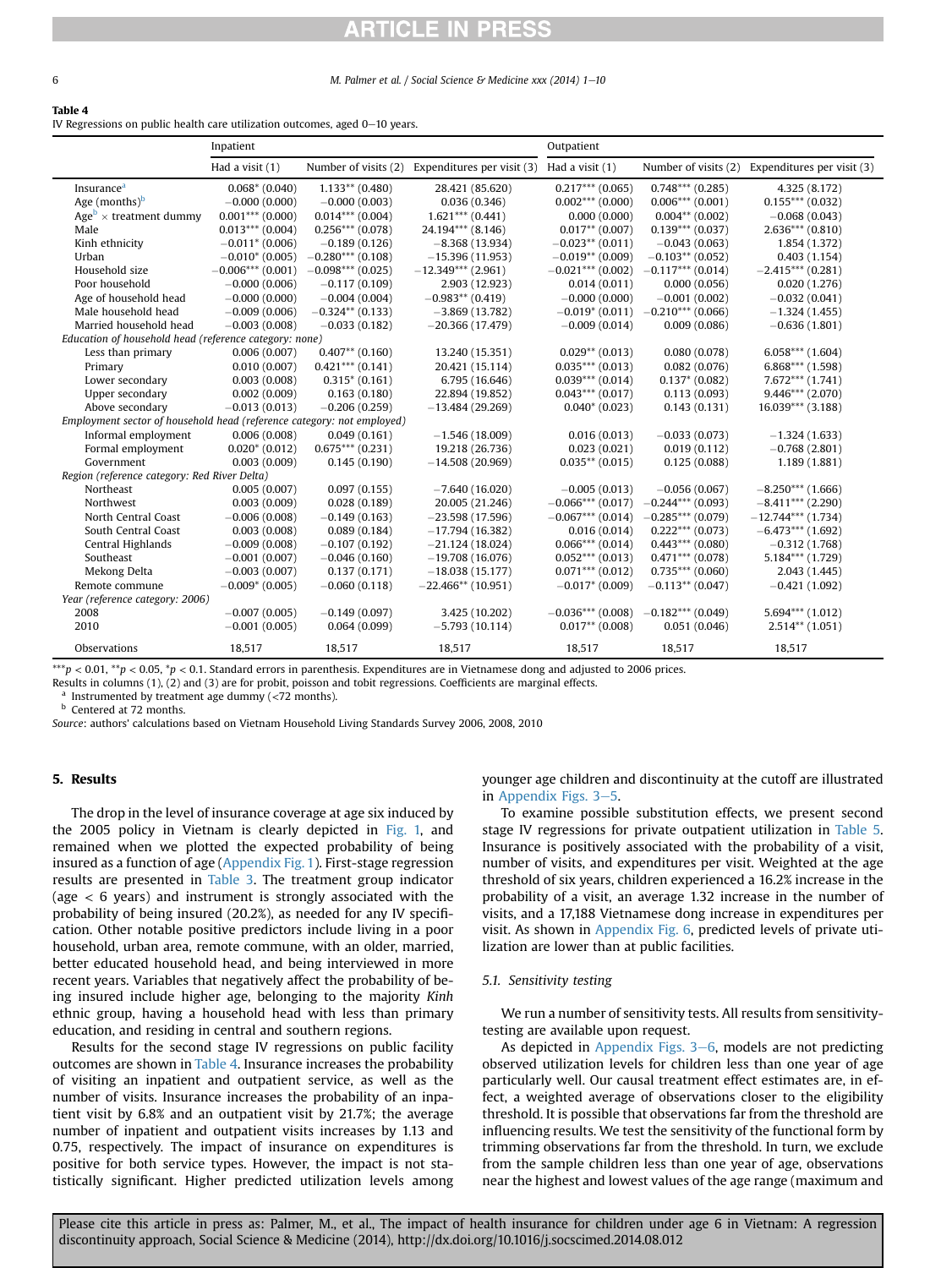<span id="page-6-0"></span>Table 5 IV Regressions on private outpatient utilization outcomes, aged  $0-10$  years.

|                                                                        | Had a<br>visit $(1)$ | Number of<br>visits $(2)$ | Expenditures<br>per visit (3) |
|------------------------------------------------------------------------|----------------------|---------------------------|-------------------------------|
| Insurance <sup>a</sup>                                                 | $0.162***$           | 1.316***                  | 17.188***                     |
|                                                                        | (0.050)              | (0.331)                   | (6.177)                       |
| Age (months) $b$                                                       | $0.001***$           | $0.006**$                 | $0.100***$                    |
|                                                                        | (0.000)              | (0.003)                   | (0.025)                       |
| Age <sup>b</sup> $\times$ treatment dummy                              | $-0.001***$          | $-0.007$                  | $-0.131***$                   |
|                                                                        | (0.000)              | (0.004)                   | (0.033)                       |
| Male                                                                   | 0.005                | $0.205***$                | 0.996                         |
|                                                                        | (0.005)              | (0.073)                   | (0.610)                       |
| Kinh ethnicity                                                         | $0.068***$           | $0.802***$                | $9.027***$                    |
|                                                                        | (0.010)              | (0.128)                   | (1.185)                       |
| Urban                                                                  | $0.039***$           | $0.421***$                | 4.130***                      |
|                                                                        | (0.007)              | (0.085)                   | (0.767)                       |
| Household size                                                         | $-0.010^{***}$       | $-0.150***$               | $-1.009***$                   |
|                                                                        | (0.002)              | (0.026)                   | (0.216)                       |
| Poor household                                                         | $-0.031***$          | $-0.217$                  | $-3.611***$                   |
|                                                                        | (0.009)              | (0.153)                   | (1.133)                       |
| Age of household head                                                  | $-0.000$             | 0.001                     | $-0.025$                      |
|                                                                        | (0.000)              | (0.004)                   | (0.030)                       |
| Male household head                                                    | $-0.002$             | $-0.221*$                 | $-0.435$                      |
|                                                                        | (0.008)              | (0.122)                   | (0.995)                       |
| Married household head                                                 | 0.011                | 0.203                     | 1.255                         |
|                                                                        | (0.011)              | (0.153)                   | (1.289)                       |
| Education of household head (reference category: none)                 |                      |                           |                               |
| Less than primary                                                      | $-0.009$             | 0.038                     | $-0.440$                      |
|                                                                        | (0.011)              | (0.157)                   | (1.218)                       |
| Primary                                                                | $-0.004$             | 0.184                     | 0.141                         |
|                                                                        | (0.011)              | (0.165)                   | (1.228)                       |
| Lower secondary                                                        | $-0.010$             | $-0.007$                  | 0.088                         |
|                                                                        | (0.012)              | (0.167)                   | (1.295)                       |
| Upper secondary                                                        | $-0.001$             | 0.224                     | 1.235                         |
|                                                                        | (0.013)              | (0.197)                   | (1.510)                       |
| Above secondary                                                        | 0.021                | 0.288                     | 5.042**                       |
|                                                                        | (0.018)              | (0.227)                   | (2.181)                       |
| Employment sector of household head (reference category: not employed) |                      |                           |                               |
| Informal employment                                                    | 0.015                | $-0.018$                  | 0.399                         |
|                                                                        | (0.010)              | (0.124)                   | (1.156)                       |
| Formal employment                                                      | $-0.017$             | $-0.215$                  | $-1.943$                      |
|                                                                        | (0.016)              | (0.205)                   | (1.992)                       |
| Government                                                             | 0.012                | 0.076                     | 0.412                         |
|                                                                        | (0.012)              | (0.151)                   | (1.398)                       |
| Region (reference category: Red River Delta)                           |                      |                           |                               |
| Northeast                                                              | $-0.082***$          | $-1.079***$               | $-8.606***$                   |
|                                                                        | (0.012)              | (0.152)                   | (1.579)                       |
| Northwest                                                              | $-0.145***$          | $-2.140***$               | $-15.660***$                  |
|                                                                        | (0.021)              | (0.313)                   | (2.825)                       |
| North Central Coast                                                    | $-0.087***$          | $-1.180***$               | $-10.058***$                  |
|                                                                        | (0.012)              | (0.158)                   | (1.630)                       |
| South Central Coast                                                    | $0.065***$           | $0.486***$                | 7.386***                      |
|                                                                        | (0.010)              | (0.111)                   | (1.265)                       |
| Central Highlands                                                      | $0.104***$           | $1.000***$                | 11.379***                     |
|                                                                        | (0.011)              | (0.135)                   | (1.341)                       |
| Southeast                                                              | $0.115***$           | $1.230***$                | 12.002***                     |
|                                                                        | (0.009)              | (0.114)                   | (1.138)                       |
| Mekong Delta                                                           | $0.149***$           | 1.736***                  | 13.660***                     |
|                                                                        | (0.009)              | (0.121)                   | (1.047)                       |
| Commune remote                                                         | $-0.033***$          | $-0.339***$               | $-2.842***$                   |
|                                                                        | (0.008)              | (0.091)                   | (0.916)                       |
| Year (reference category: 2006)                                        |                      |                           |                               |
| 2008                                                                   | $-0.021***$          | $-0.104$                  | $-1.892**$                    |
|                                                                        | (0.007)              | (0.103)                   | (0.789)                       |
| 2010                                                                   | $-0.007$             | $-0.057$                  | $-0.203$                      |
|                                                                        | (0.006)              | (0.100)                   | (0.757)                       |
|                                                                        |                      |                           |                               |
| Observations                                                           | 18,517               | 18,517                    | 18,517                        |

\*\*\*p < 0.01, \*\*p < 0.05, \*p < 0.1. Standard errors in parenthesis. Expenditures are in Vietnamese dong and adjusted to 2006 prices.

Results in columns (1), (2) and (3) are for probit, poisson and tobit regressions. Coefficients are marginal effects.

<sup>a</sup> Instrumented by treatment age dummy (<72 months).

Centered at 72 months.

Source: authors' calculations based on Vietnam Household Living Standards Survey 2006, 2008, 2010

minimum 1%, 5%, and 10%). Across the tests, estimates for expenditures per visit at public facilities become negative yet remain statistically insignificant. For utilization outcomes, estimates remain positive and are smaller in magnitude. However, they are no longer statistically significant. We furthermore applied nonparametric local linear regressions to smaller data bandwidths (36 months, 18 months, 9 months) and returned similar results to the trimmed parametric estimators above [\(Nichols, 2011\)](#page-9-0). More limited statistical power is in line with what we would expect from smaller sample size estimations.

In addition, we run a placebo test: we explicitly test for a treatment effect before the reform with data for 2004. As shown below in [Table 6](#page-7-0), pre-reform, the treatment effect is negative for all outcomes, and often statistically significant, which indicates lower utilization outcomes for children in the treatment group (under age six). This is further shown in Appendix Table 2: the first stage regression coefficient on the treatment dummy is -0.201 and is significant at the one percent level, and there is a jump in the predicted probability of being insured at age six (Appendix Fig. 2). These negative pre-reform results with 2004 data seem logical given that a lot of children then accessed insurance through the voluntary contributory insurance scheme for school-aged children from age six. We further calculate the difference of the effects with post- and pre-treatment data [\(Table 6\)](#page-7-0). The differences are positive, and statistically significant for selected outcomes: this result suggests that estimates with post-treatment data only in [Tables 4 and 5](#page-5-0) may be underestimates of the policy impact.

One obvious concern with our RD design is that something other than insurance status may be contributing to the jump in outcomes at the age threshold. It is plausible that young children are more prone to getting sick and, in turn, access health care at a higher rate than older children thus putting a downward bias on our results. Since we disaggregate age in months in the analysis, it is unlikely that factors will change sharply approaching the threshold. We confirm this by running local regressions of possible confounders, including measures of morbidity (days bedridden and days unable to perform regular activities) and household head characteristics (gender, education level and employment sector), on age (months) and a dummy variable indicating treatment age and found little or no statistically significant association on the interaction term. We found marginal significance on one morbidity measure (number of days unable to perform regular activities) for the largest bandwidth of 36 months.

Equally, it is important that no discontinuity in the average outcome exists at other values of the forcing variable. It is conceivable that the commencement of primary school at age 6 in Vietnam is associated with an outpatient health check-up or vaccination thus putting a downward bias on our results. However, birthdays are distributed throughout the school year so the rate of health care utilization should not change discontinuously with age in months. We confirm this in a reduced form regression of outcome variables on age (months) for the sample aged 6 years. We also ran local linear regressions centered at the age midpoints of the young and older child samples and found no evidence of discontinuity.

A further threat to validity is the extent to which individuals can manipulate the forcing variable around the eligibility threshold. Whilst this is not directly testable, the self-report of relatively more individuals with an age just below the age cutoff is suggestive of a violation of the no-manipulation assumption. We test this using a technique developed by [McCrary \(2008\)](#page-9-0) which involves running local linear regressions on the number of individuals by age (months) on either side of the cutoff and testing whether the difference in the two intercepts is statistically different from zero. As expected, the t-test fails to reject continuity in the forcing variable.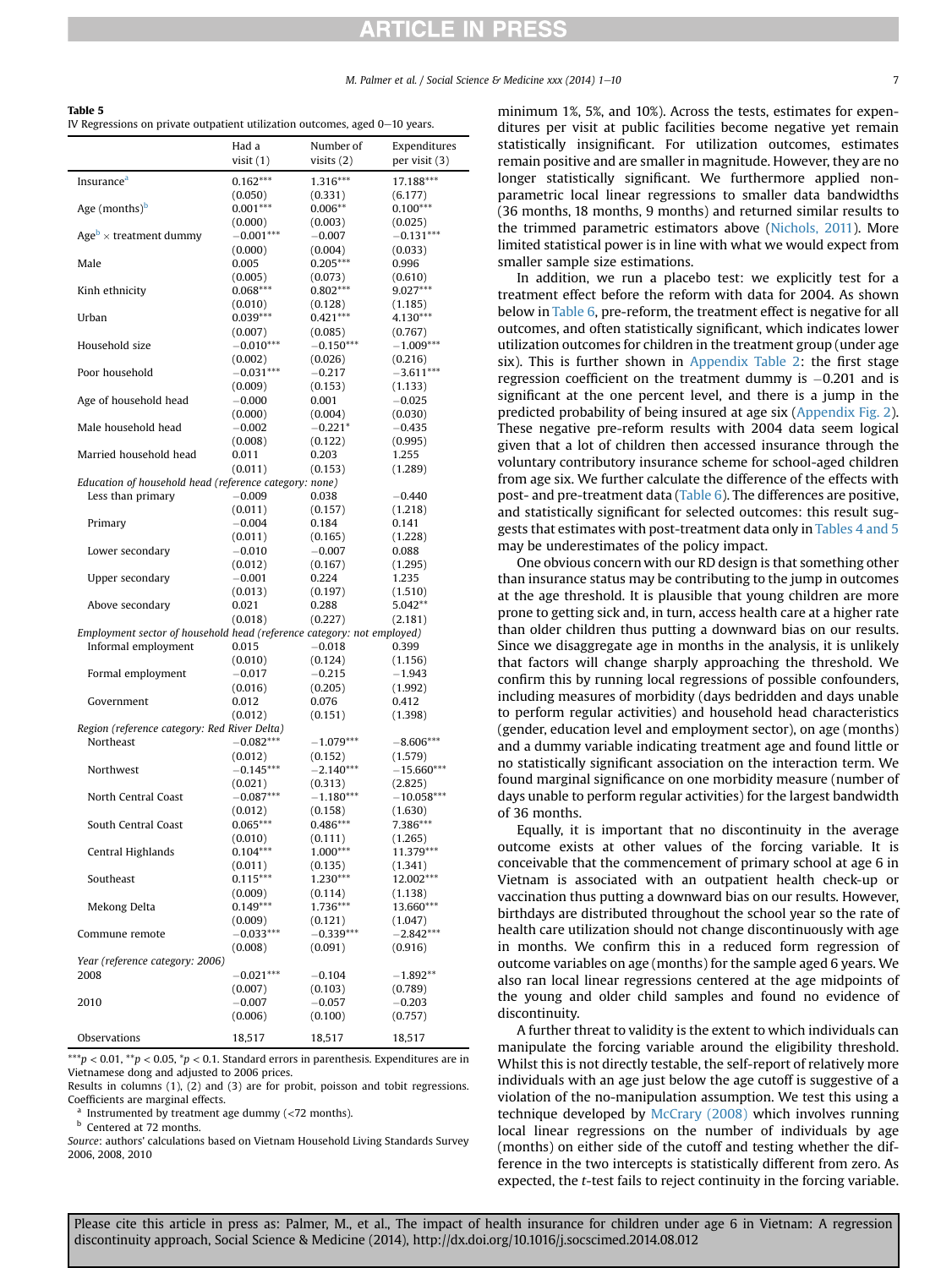# **RTICLE IN PRESS**

#### <span id="page-7-0"></span>8 M. Palmer et al. / Social Science & Medicine xxx (2014) 1-10

#### Table 6

Difference in treatment effects pre- and post-reform, aged  $0-10$  years.

|                        | Pre-reform   |           | Post-reform |          | Difference |           |
|------------------------|--------------|-----------|-------------|----------|------------|-----------|
|                        | <b>ATT</b>   | (S.E)     | ATT         | (S.E)    | <b>ATT</b> | (S.E)     |
| Inpatient (public)     |              |           |             |          |            |           |
| Had a visit            | $-0.152$     | (0.095)   | $0.068*$    | (0.040)  | $0.220**$  | (0.102)   |
| Number of visits       | $-1.461$     | (1.504)   | $1.133**$   | (0.480)  | 2.594      | (1.889)   |
| Expenditures per visit | $-324.459**$ | (163.811) | 25.183      | (95.855) | 349.642    | (220.111) |
| Outpatient (public)    |              |           |             |          |            |           |
| Had a visit            | $-0.230***$  | (0.086)   | $0.217***$  | (0.065)  | $0.447***$ | (0.102)   |
| Number of visits       | $-4.136$     | (5.904)   | $0.748***$  | (0.285)  | 4.884      | (7.388)   |
| Expenditures per visit | $-21.691*$   | (11.965)  | 4.955       | (9.108)  | 26.646*    | (13.346)  |
| Outpatient (private)   |              |           |             |          |            |           |
| Had a visit            | $-0.167**$   | (0.080)   | $0.162***$  | (0.050)  | $0.329***$ | (0.097)   |
| Number of visits       | $-2.702*$    | (0.080)   | $1.316***$  | (0.331)  | $4.188***$ | (0.169)   |
| Expenditures per visit | $-21.181***$ | (8.015)   | 19.394***   | (7.122)  | 40.575***  | (9.975)   |
| Observations           | 6932         |           | 18.517      |          |            |           |

\*\*\*p < 0.01, \*\*p < 0.05, \*p < 0.1. Standard errors are bootstrapped at 100 repetitions and in parenthesis.

Coefficients are marginal effects. Expenditures are in Vietnamese dong and adjusted to 2004 prices.

Pre-reform (2004) models are the same as post-reform (2006-2010) models with the exception of the count models which included additional polynomials on the rating variable and its interaction.

Source: authors' calculations based on Vietnam Household Living Standards Survey 2004, 2006, 2008, 2010

Finally, we test for efficiency bias resulting from the presence of panel observations in our pooled cross-sections (for 2006 and 2008) by restricting regressions to individual cross-sections and determine that serial correlation is not a significant problem.

## 6. Discussion

To the extent insurance uptake and health care utilization are chosen by households, estimates on the impact of insurance on outcomes are biased. To address problems associated with adverse selection we apply a RD design that exploits discontinuity of insurance coverage at an age threshold as a source of exogenous variation to identify the causal impact of insurance. Due to the existence of competing insurance programs, namely a voluntary health insurance program targeted to school aged children, discontinuity in coverage at the cutoff of six years was not dichotomous. We apply a fuzzy RD (FRD) which takes account factors other than the threshold rule which affect program partic-ipation. Following [Hahn et al. \(2001\)](#page-8-0) who made the link between instrumental variables (IV) and FRD, we estimate treatment effects using two-stage least-squares. As in a standard IV framework, treatment effects are a local average treatment effect for individuals affected by the treatment. Being local, external validity of results is limited. The advantage is that they are robust to any confounding factors as long as they occurred in a continuous way around the age threshold. RD design is thus generally regarded as having a relatively high degree of internal validity compared to other nonexperimental estimators.

We find that insurance has a positive impact on the probability of having at least one public inpatient visit and, to a greater extent, at least one outpatient visit, as well as on the number of visits. This result holds up to a number of sensitivity checks which overall add validity to our findings, although the statistical significance is lost while working with trimmed samples closer to the age cutoff or while using a non-parametric local linear regression of smaller bandwidths. This positive result on health care utilization is consistent with results of a difference-in-difference evaluation of the 2005 child health insurance reform ([Nguyen and Wang, 2013\)](#page-9-0) but stands in contrast with a study of older children  $(6-20$  years) in Vietnam using a difference-in-difference specification, which finds no impact of insurance on visits ([Nguyen, 2011](#page-9-0)). This relatively larger impact on utilization found for younger versus older children in the Vietnam health insurance literature is consistent with findings in studies beyond Vietnam, such as an assessment of the health card program in Indonesia ([Somanathan, 2008](#page-9-0)), and those relating to the price elasticity of demand for health care for young children in the United States and Burkina Faso ([Leibowitz et al., 1985;](#page-9-0) [Sauerborn et al., 1994](#page-9-0)). To the extent that improved access to health care for younger children leads to improved health and life outcomes, this is an important finding for policy makers in Vietnam and in other LMICs.

At the same time, we find no significant impact of insurance on out of pocket health expenditures. This result is consistent with the result of Nguyen and Wang  $(2013)$  for children aged 0-3, but different from the negative and significant impact on expenditures they find for children aged  $4-5$ . This difference in results for children aged  $4-5$  could come from the difference in sample and methodology: [Nguyen and Wang \(2013\)](#page-9-0) use a sample of non-poor children only with two waves of the VHLSS (2004 and 2006) and with a difference in difference estimation, while this paper's estimates are for all children near the age cutoff of 6 using RD and based on 2006, 2008 and 2010 VHLSS data. Our finding that insurance has little or no impact on expenditures is consistent with other studies on health insurance in Vietnam ([Nguyen, 2012;](#page-9-0) [Palmer, 2014; Sepehri et al., 2011; Wagstaff, 2007](#page-9-0)) and in other LMICs [\(Escobar et al., 2010\)](#page-8-0).

For the case of Vietnam, there are several plausible explanations for the lack of an impact. Waiting times and bureaucratic procedures for the insured at public facilities are substantial ([Chau,](#page-8-0) [2013; Lam, 2012; Nghe, 2012](#page-8-0); [Tran, 2009\)](#page-9-0). In addition, procedures for the insured in seeking care at higher level facilities are cumbersome and involve obtaining a written referral at each tier. Instead, patients (or their guardians) may elect to consult without using their insurance card. In our 2010 sample, around one quarter of insured children under six did not use their health insurance card when consulting at public facilities.

Whilst the list of reimbursable items under insurance is extensive, not all available procedures are covered and expenditure caps exist for covered items. The drugs offered are generic and hospitals routinely suffer drug shortages with insured patients having to purchase medication from private pharmacies at their own expense ([Somanathan et al., 2013](#page-9-0)). Our measure of health expenditures included 'bonus' payments to doctors so it is likely that informal payments are contributing to the health expenditures of the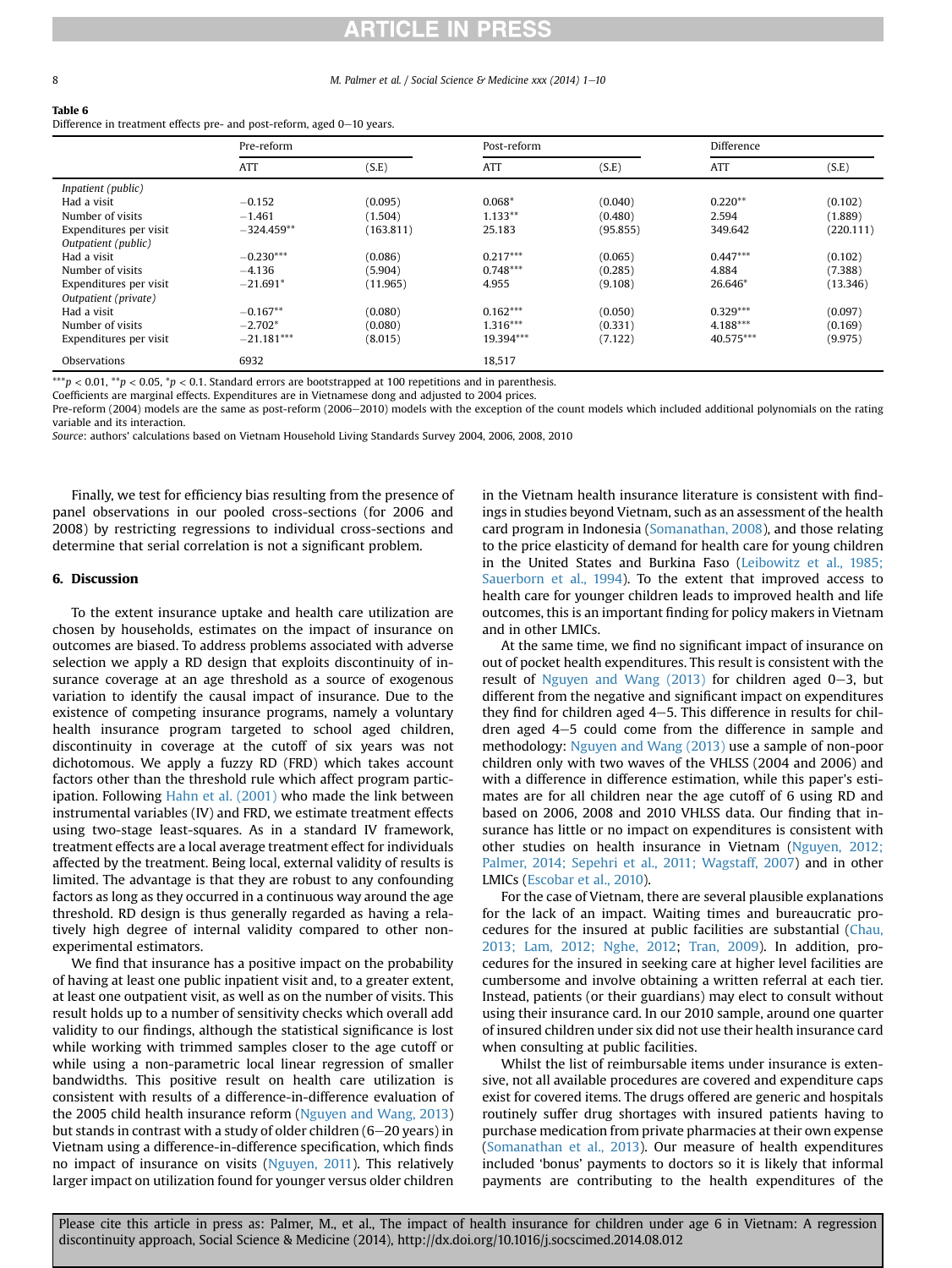<span id="page-8-0"></span>insured. The measure was an aggregated total so we were unable to examine the extent to which informal payments were contributing to overall health expenditures. A culture of informal 'envelop' payments at health care facilities is commonly reported in Vietnam (e.g. [Somanathan et al., 2013](#page-9-0)).

On the supply side, there exist incentives for doctors to supply services for the insured under a fee-for-service financing arrangement. Under a series of recent reforms designed to give hospitals more autonomy, fee-for-service financing was associated with increased hospital admissions, higher out-of-pocket spending, more laboratory tests and imaging per case for the insured in Vietnam [\(Wagstaff and Bales, 2012\)](#page-9-0). Currently, Vietnam is transitioning towards a capped payment system for each individual enrolled with the provider. By imposing financial risks on providers, capitation has led to a reduction in the level of service provision for the insured at district hospitals ([Nguyen et al., 2013\)](#page-9-0).

It is possibly due to these barriers that a notable proportion of children under the age of six reported at least one visit at a private outpatient facility, which by and large are not registered with the national insurance agency. Like [Nguyen and Wang \(2013\)](#page-9-0) and a study of a child health card in Indonesia [\(Somanathan, 2008\)](#page-9-0), we find no evidence of a substitution from private to public care under insurance. It may also be that private services are simply more conveniently located or a kind of wealth or income effect associated with insurance is pushing households to consume more services, including more private services. The private sector is growing rapidly in Vietnam, the true extent of which is unknown since many providers have not registered with the Government ([Lieberman](#page-9-0) [and Wagstaff, 2009](#page-9-0)). In one province alone, there was almost twice the number of private than public providers ([Tran et al.,](#page-9-0) [2005\)](#page-9-0). Our results suggest that the private sector remains an important source of health care for the insured in Vietnam. Consistent with other countries in Asia and Africa, continued efforts are required in developing the relationship between the private sector and the public health care system (Bloom et al., 2012).

# 7. Conclusion

This study evaluates a 2005 reform to provide fully subsidized health insurance to children under the age of six in Vietnam. Our review of the literature prior to the reform suggests that there was room for improvement in the health and health care utilization of children in Vietnam. Exploiting a discontinuity in insurance coverage induced by the 2005 reform, we investigate whether insurance might have played a role in improving access to care for children as well as whether it had any significant impact in reducing expenditures. Results overall indicate that the policy has been successful in improving access to outpatient and inpatient care. However, we could find no evidence of a substitution from uncovered private outpatient facility use or that the reform had any significant impact on health expenditures and thus on providing financial protection. Results support recent Government efforts to reduce cost and other barriers to entry into the public health care system and deepen the registration of private providers into the health insurance system. Further research is needed to identify if the reform led to improved health outcomes or improved access to specific care services. Although more research is needed on young children, broadly, the study results suggest that adopting public health insurance schemes for young children may be an effective way to boost health care utilization in a LMIC context.

# Acknowledgments

We thank Shannon Pullaro for her research assistant work in the preparation of the literature review. We also thank two anonymous reviewers and participants of the Health Systems in Asia 2013 Conference, Singapore, and The University of Melbourne Health Economics Group 2014 Annual Workshop for their comments on earlier versions of this paper. We gratefully acknowledge financial support for this work from the Economic and Social Research Council and the Department for International Development (UK) (Grant code: ES/J018864/1). Sophie Mitra benefited from a faculty fellowship at Fordham University and was a visiting research scholar at Columbia Population Research Center.

### Appendix A. Supplementary data

Supplementary data related to this article can be found at [http://](http://dx.doi.org/10.1016/j.socscimed.2014.08.012) [dx.doi.org/10.1016/j.socscimed.2014.08.012](http://dx.doi.org/10.1016/j.socscimed.2014.08.012).

#### References

- [Angrist, J.D., Pischke, J.S., 2009. Mostly Harmless Econometrics: an Empiricist's](http://refhub.elsevier.com/S0277-9536(14)00529-2/sref1) [Companion. Princeton University Press, Princeton, New Jersey](http://refhub.elsevier.com/S0277-9536(14)00529-2/sref1).
- [Asfaw, A., Braun, J.V., Klasen, S., 2004. How big is the crowding-out effect of user](http://refhub.elsevier.com/S0277-9536(14)00529-2/sref2) [fees in the rural areas of Ethiopia? Implications for equity and resources](http://refhub.elsevier.com/S0277-9536(14)00529-2/sref2) [mobilization. World Dev. 32, 2065](http://refhub.elsevier.com/S0277-9536(14)00529-2/sref2)-[2081.](http://refhub.elsevier.com/S0277-9536(14)00529-2/sref2)
- [Axelson, H., Bales, S., Pham, M.D., Ekman, B., Gerdtham, U., 2009. Health](http://refhub.elsevier.com/S0277-9536(14)00529-2/sref3) financing [for the poor produces promising short-term effects on utilization and out-of](http://refhub.elsevier.com/S0277-9536(14)00529-2/sref3)[pocket expenditure: evidence from Vietnam. Int. J. Equity Health 8, 20](http://refhub.elsevier.com/S0277-9536(14)00529-2/sref3).
- [Bloom, G., Kanjilal, B., Lucas, H., Peters, D.H. \(Eds.\), 2012. Transforming Health](http://refhub.elsevier.com/S0277-9536(14)00529-2/sref4) [Markets in Asia and Africa: Improving Quality and Access for the Poor. Rout](http://refhub.elsevier.com/S0277-9536(14)00529-2/sref4)[ledge, London](http://refhub.elsevier.com/S0277-9536(14)00529-2/sref4).
- [Chau, M., 2013. Consulting with a Health Insurance Card Is a Lot of Time and Red](http://refhub.elsevier.com/S0277-9536(14)00529-2/sref5) Tape (Khám chữa bệ[nh theo B](http://refhub.elsevier.com/S0277-9536(14)00529-2/sref5)ảo hiểm y tế: Mầt thờ[i gian, l](http://refhub.elsevier.com/S0277-9536(14)00529-2/sref5)ắ[m gi](http://refhub.elsevier.com/S0277-9536(14)00529-2/sref5)ầy tờ[\), H](http://refhub.elsevier.com/S0277-9536(14)00529-2/sref5)ải [quan Online.](http://refhub.elsevier.com/S0277-9536(14)00529-2/sref5)
- [Chen, Y., Jin, G.Z., 2010. Does Health Insurance Coverage Lead to Better Health and](http://refhub.elsevier.com/S0277-9536(14)00529-2/sref6) [Educational Outcomes? Evidence from Rural China. NBER Working Paper No.](http://refhub.elsevier.com/S0277-9536(14)00529-2/sref6) [16417. National Bureau of Economic Research, Cambridge, MA.](http://refhub.elsevier.com/S0277-9536(14)00529-2/sref6)
- [Cheng, T.-M., 2003. Taiwan's new national health insurnace program: genesis and](http://refhub.elsevier.com/S0277-9536(14)00529-2/sref7) experience so far. Health Aff. 22,  $361-376$ .
- [Ching, P., 1995. User fees, demand for children's health care and access across in](http://refhub.elsevier.com/S0277-9536(14)00529-2/sref8)[come groups: the Philippine case. Soc. Sci. Med. 41, 37](http://refhub.elsevier.com/S0277-9536(14)00529-2/sref8)-[46](http://refhub.elsevier.com/S0277-9536(14)00529-2/sref8).
- [Cutler, D.M., Zeckhauser, R.J., 2000. The anatomy of health insurance. In: Culyer, A.J.,](http://refhub.elsevier.com/S0277-9536(14)00529-2/sref10) [Newhouse, J.P. \(Eds.\), Handbook of Health Economics, vol. 1A. Elsevier Science,](http://refhub.elsevier.com/S0277-9536(14)00529-2/sref10) [Amsterdam.](http://refhub.elsevier.com/S0277-9536(14)00529-2/sref10)
- [Ekman, B., Nguyen, L.T., Ha, D.A., Axelson, H., 2008. Health insurance reform in](http://refhub.elsevier.com/S0277-9536(14)00529-2/sref11) [Vietnam: a review of recent developments and future challenges. Health Policy](http://refhub.elsevier.com/S0277-9536(14)00529-2/sref11) [Plan. 23, 252](http://refhub.elsevier.com/S0277-9536(14)00529-2/sref11)-[263](http://refhub.elsevier.com/S0277-9536(14)00529-2/sref11).
- Escobar, M.L., Griffi[n, C.C., Paul, S.R. \(Eds.\), 2010. The Impact of Health Insurance in](http://refhub.elsevier.com/S0277-9536(14)00529-2/sref12) [Low- and Middle-Income Countries. Brookings Institution, Washington D.C.](http://refhub.elsevier.com/S0277-9536(14)00529-2/sref12)
- General Statistics Office of Vietnam, 2010. Result of the Vietnam Household Living Standards Survey. Retrieved from: [http://www.gso.gov.vn/default\\_en.aspx?](http://www.gso.gov.vn/default_en.aspx?tabid=515%26idmid=5%26ItemID=12426) [tabid](http://www.gso.gov.vn/default_en.aspx?tabid=515%26idmid=5%26ItemID=12426)=[515](http://www.gso.gov.vn/default_en.aspx?tabid=515%26idmid=5%26ItemID=12426)&[idmid](http://www.gso.gov.vn/default_en.aspx?tabid=515%26idmid=5%26ItemID=12426)=[5](http://www.gso.gov.vn/default_en.aspx?tabid=515%26idmid=5%26ItemID=12426)&[ItemID](http://www.gso.gov.vn/default_en.aspx?tabid=515%26idmid=5%26ItemID=12426)=[12426.](http://www.gso.gov.vn/default_en.aspx?tabid=515%26idmid=5%26ItemID=12426)
- [Gertler, P., Locay, L., Sanderson, W., 1987. Are user fees regressive? The welfare](http://refhub.elsevier.com/S0277-9536(14)00529-2/sref14) implications of health care fi[nancing proposals in Peru. J. Econ. 36, 67](http://refhub.elsevier.com/S0277-9536(14)00529-2/sref14)-[88.](http://refhub.elsevier.com/S0277-9536(14)00529-2/sref14)
- [Giedion, U., Alfonso, E.A., Diaz, Y., 2013. The Impact of Universal Coverage Schemes in](http://refhub.elsevier.com/S0277-9536(14)00529-2/sref15) [the Developing World: a Review of the Existing Evidence. In: Universal Health](http://refhub.elsevier.com/S0277-9536(14)00529-2/sref15) [Coverage Studies Series \(UNICO\) No. 25. The World Bank, Washington D.C.](http://refhub.elsevier.com/S0277-9536(14)00529-2/sref15)
- Government of Karnataka, 2014, Retrieved from: [http://schooleducation.kar.nic.in/](http://schooleducation.kar.nic.in/mms/suvarna_arogya_chaitanya.html) [mms/suvarna\\_arogya\\_chaitanya.html](http://schooleducation.kar.nic.in/mms/suvarna_arogya_chaitanya.html).
- [Groce, N., Kett, M., Lang, R., Trani, J.-F., 2011. Disability and poverty: the need for a](http://refhub.elsevier.com/S0277-9536(14)00529-2/sref16) [more nuanced understanding of implications for development policy and](http://refhub.elsevier.com/S0277-9536(14)00529-2/sref16) [practice. Third World Q. 32 \(8\), 1493](http://refhub.elsevier.com/S0277-9536(14)00529-2/sref16)-[1513](http://refhub.elsevier.com/S0277-9536(14)00529-2/sref16).
- [Gruber, J., Hendren, N., Townsend, R.M., 2014. The great equalizer: health care ac](http://refhub.elsevier.com/S0277-9536(14)00529-2/sref17)cess and infant mortality in Thailand. Am. Econ. J. Appl. Econ. 6  $(1)$ , 91-[107.](http://refhub.elsevier.com/S0277-9536(14)00529-2/sref17)
- [Hahn, J., Todd, P., Klaauw, W.V.D., 2001. Identi](http://refhub.elsevier.com/S0277-9536(14)00529-2/sref18)fication and estimation of treatment [effects with a regression discontinuity design. Econometrica 69, 201](http://refhub.elsevier.com/S0277-9536(14)00529-2/sref18)-[209](http://refhub.elsevier.com/S0277-9536(14)00529-2/sref18).
- [Imbens, G.W., Lemieux, T., 2008. Regression discontinuity designs: a guide to](http://refhub.elsevier.com/S0277-9536(14)00529-2/sref19) [practice. J. Econ. 142, 615](http://refhub.elsevier.com/S0277-9536(14)00529-2/sref19)-[635](http://refhub.elsevier.com/S0277-9536(14)00529-2/sref19).
- [Jacob, R., Zhu, P., Somers, M.-A., Bloom, H., 2012. A Practical Guide to Regression](http://refhub.elsevier.com/S0277-9536(14)00529-2/sref20) [Discontinuity. MDRC Working Paper. MDRC, New York](http://refhub.elsevier.com/S0277-9536(14)00529-2/sref20).
- [Jowett, M., Contoyannis, P., Vinh, N.D., 2003. The impact of public voluntary health](http://refhub.elsevier.com/S0277-9536(14)00529-2/sref21) [insurance on private health expenditures in Vietnam. Soc. Sci. Med. 56,](http://refhub.elsevier.com/S0277-9536(14)00529-2/sref21) [333](http://refhub.elsevier.com/S0277-9536(14)00529-2/sref21)e[342.](http://refhub.elsevier.com/S0277-9536(14)00529-2/sref21)
- [Kraft, A., Quimbo, S., Solon, O., Shimkhada, R., Florentino, J., Peabody, J., 2009. The](http://refhub.elsevier.com/S0277-9536(14)00529-2/sref22) [health and cost impact of care delay and experimental impact of insurance on](http://refhub.elsevier.com/S0277-9536(14)00529-2/sref22) [reducing delays. J. Pediatr. 155 \(2\), 281](http://refhub.elsevier.com/S0277-9536(14)00529-2/sref22)-[285](http://refhub.elsevier.com/S0277-9536(14)00529-2/sref22).
- [Lagomarsino, G., Garabrant, A., Adyas, A., Muga, R., Otoo, N., 2012. Moving towards](http://refhub.elsevier.com/S0277-9536(14)00529-2/sref23) [universal health coverage: health insurance reforms in nine developing coun](http://refhub.elsevier.com/S0277-9536(14)00529-2/sref23)[tries in Africa and Asia. Lancet 380 \(8\), 933](http://refhub.elsevier.com/S0277-9536(14)00529-2/sref23)-[943](http://refhub.elsevier.com/S0277-9536(14)00529-2/sref23).
- [Lam, K., 2012. People Are Not Very Keen on Health Insurance \(Ng](http://refhub.elsevier.com/S0277-9536(14)00529-2/sref24)ười dâ[n kh](http://refhub.elsevier.com/S0277-9536(14)00529-2/sref24)ô[ng](http://refhub.elsevier.com/S0277-9536(14)00529-2/sref24) [m](http://refhub.elsevier.com/S0277-9536(14)00529-2/sref24)ầy "thiết tha" bảo hiểm y tế[\). PetroTimes.](http://refhub.elsevier.com/S0277-9536(14)00529-2/sref24)
- [Lee, D.S., Lemieux, T., 2010. Regression discontinuity designs in economics. J. Econ.](http://refhub.elsevier.com/S0277-9536(14)00529-2/sref26) [Lit. 48, 281](http://refhub.elsevier.com/S0277-9536(14)00529-2/sref26)-[355](http://refhub.elsevier.com/S0277-9536(14)00529-2/sref26).